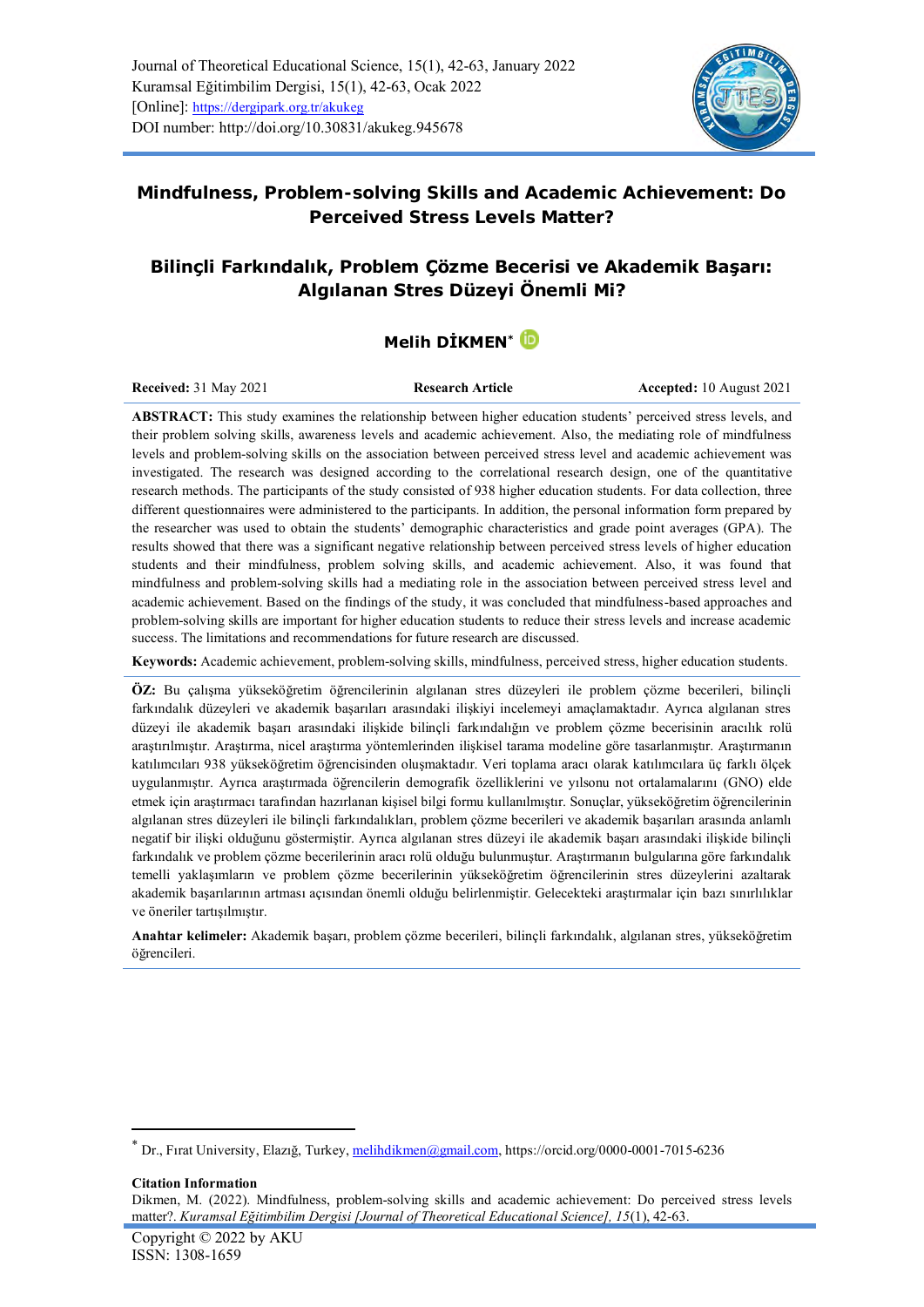Stress has become a common denominator in dynamic, more developed, and complex societies. According to Lazarus and Folkman (1984), "stress is a particular relationship between the person and the environment that is appraised by the person as taxing or exceeding his or her resources and endangering his or her well-being". The effects of stress are directly related to one's threat perceptions, vulnerability, and coping skills. Although stress helps individuals achieve success at a normal level, it causes many physiological and psychological issues when it becomes chronic (Patel, 1989). More specifically, performance loss is observed in the execution of neural systems related to learning and memory in the brain when individuals produce a response to high stress (Gürbüzer, 2016), which results in a negatively influenced learning process. Therefore, high level of stress not only impairs the health and well-being of an individual but also causes a decrease in academic success (Bernal-Morales et al., 2015; Elias et al., 2011). In addition, stress causes a decrease in motivation (Liu, 2015) and an increase in dropout rates (Walburg, 2014). Studies indicated that higher education students' stress levels are critically high (Pascoe et al., 2020), which can negatively influence the learning process in those higher education institutions.

There exist many factors that affect students' stress levels. According to the transactional stress model of Lazarus and Folkman (1984), individuals experience stress based on how they evaluate the situation they are in. According to the model, when individuals face a stressor, they evaluate it to determine whether it is stressful, positive, controllable, or irrelevant. If it is stressful, then they examine their coping skills by considering balance of demands (e.g., risks, challenge, and uncertainty) and available resources (e.g., social support and expertise). Stress increases in situations when demands are more than resources (Lazarus & Folkman, 1984). Another situation that causes higher education students to feel stress is their separation from family and increased academic demands (Pascoe et al., 2020). Also, a significant relationship was observed between low life quality and well-being and stress (Ribeiro et al., 2018). Students' high stress levels are also related to serious health problems such as depression and anxiety (Moylan et al., 2013). In addition, major stressful life events are one of the predictors of the onset of depression (Kessler, 1997). In a study conducted in the United States, it was determined that students who reported constant stress regarding the admission process in higher education institutions and academic expectations during higher education tend to use drugs and alcohol at a high rate (Leonard et al., 2015). Stress also is related to sleep disorder among adolescents (Curcio et al., 2006; Wallace et al., 2017). The abovementioned studies revealed that stress has negative effects on higher education students.

One of the most commonly used methods in studies focusing on stress is to determine the perceived stress levels of individuals (Vallejo et al., 2018). Perceived stress is related to the individual's personal feelings or thoughts about to what extent he/she is under stress in a certain time period (Phillips, 2013). The concept of perceived stress has a dynamic and multidimensional structure due to the fact that perceptions include physical, psychological, and psychosocial aspects and have both cultural and social dimensions (Moore & Cooper, 1996). In this context, individuals' perceived stress levels and reactions are directly influenced by various variables, including their personality traits, lifestyles, social support, life events, socio-demographic characteristics, and occupation (Feizi et al., 2012). As a result, the variation in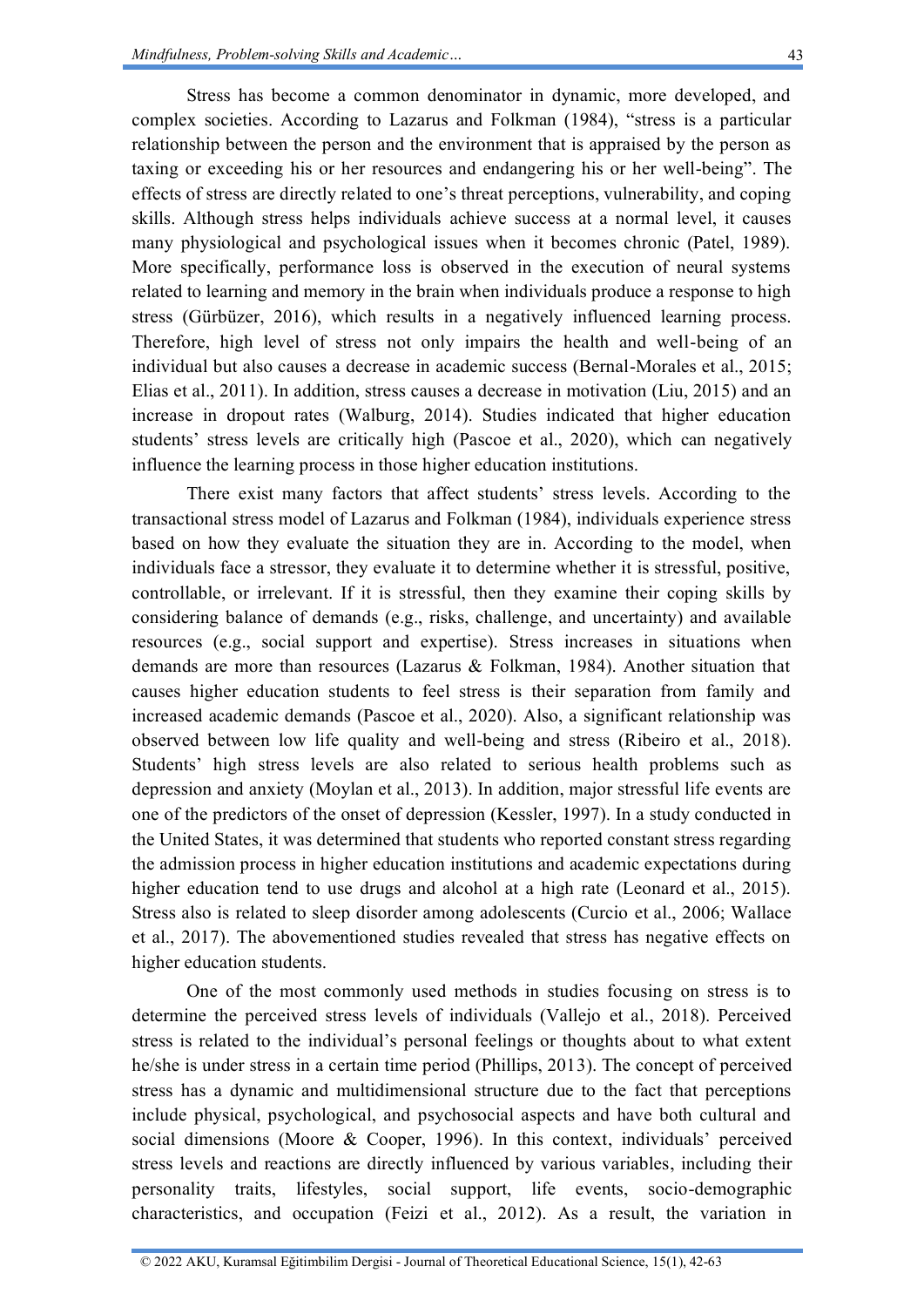individuals' stress levels and their reactions to similar situations is explained by the concept of perceived stress (Cohen et al., 1983). The studies in the literature reveal that perceived stress is negatively associated with mindfulness (Atanes et al., 2015), problem-solving skills (Largo-Wight et al., 2005), self-efficacy (Han, 2005; Park et al., 2008), life satisfaction (Lee et al., 2016), happiness (Schiffrin & Nelson, 2010), and academic achievement. Therefore, individuals' perceived stress levels include individual differences and may have negative effects on them.

Considering the negative effects of stress on learners, it is critical to diagnose stress and investigate its relation with certain factors, one of which is individuals' mindfulness levels. Perhaps the most widely used definition of mindfulness is "paying attention in a particular way: on purpose, in the present-moment and non-judgmentally" (Kabat-Zinn, 1990). Mindfulness helps people reduce their negative thoughts and feelings without making any judgment and decrease their emotional difficulties and distress (Gilbert, 2005). It encourages individuals to react less emotionally to external stressors (Arch & Craske, 2010) and repetitive thoughts (Feldman et al., 2010). As a result, individuals tend to accept them as they are rather than attempting to change their emotional experiences (Lutz et al., 2008). A high level of mindfulness contributes positively to individuals' mental health, relationship satisfaction, and coping with stress (Brown et al., 2009). Mindfulness is also related to psychological well-being (Deniz et al., 2017). Mindfulness, which is also effective in regulating emotions, supports individuals to perceive and regulate their or others' emotions appropriately (Koole, 2009). Moreover, Mindfulness-based Stress Reduction Methods (MBSR) effectively reduce individuals' stress levels (Kabat-Zinn, 1990; Shapiro et al., 2005). As a result of the "Mindfulness-Based Stress Reduction" program applied by Miller et al. (1995) to patients with anxiety disorders, it was found that individuals' stress levels and anxiety symptoms significantly decreased. Furthermore, it is stated that students with high level of mindfulness are more successful in coping with stress (Weinstein et al., 2009) and experience less depression and anxiety issues (Allen et al., 2017; Egan & Mantzios, 2018). Mindfulness also has a positive influence on one's well-being both physically and mentally (Horan & Taylor, 2018). Conversely, a low level of mindfulness can cause, for instance, a lower level of motivation, which can result in depression or anxiety (Keng et al., 2011). Thus, intervention programs focusing on mindfulness and compassion can support individuals to overcome some mental health issues (Wamsler, 2018). Based on the discussions above, it is considered that mindfulness is a critical factor that influences individuals' stress levels.

Another variable that is effective on stress is individuals' problem-solving skills (Abdollahi et al., 2018). Specifically, interventions on learners' problem solving skills can decrease students' stress levels and increase self-efficacy (Moattari et al., 2001). The problem-solving process includes cognitive and behavioral dimensions that contain higher order thinking, such as determining, choosing, and making decisions about effective solutions (D'Zurilla & Nezu, 2001). There can be individual differences in the organization and execution of these dimensions (Lazarus & Folkman, 1984), resulting in individuals reacting differently to problems they encounter. For instance, in case of a problematic situation, individuals may pretend that there is no problem, delay decisions, ask others to find solutions, and/or wait for the problem to be solved on its own (Korkut, 2002). When the problem-solving skills are not developed sufficiently or are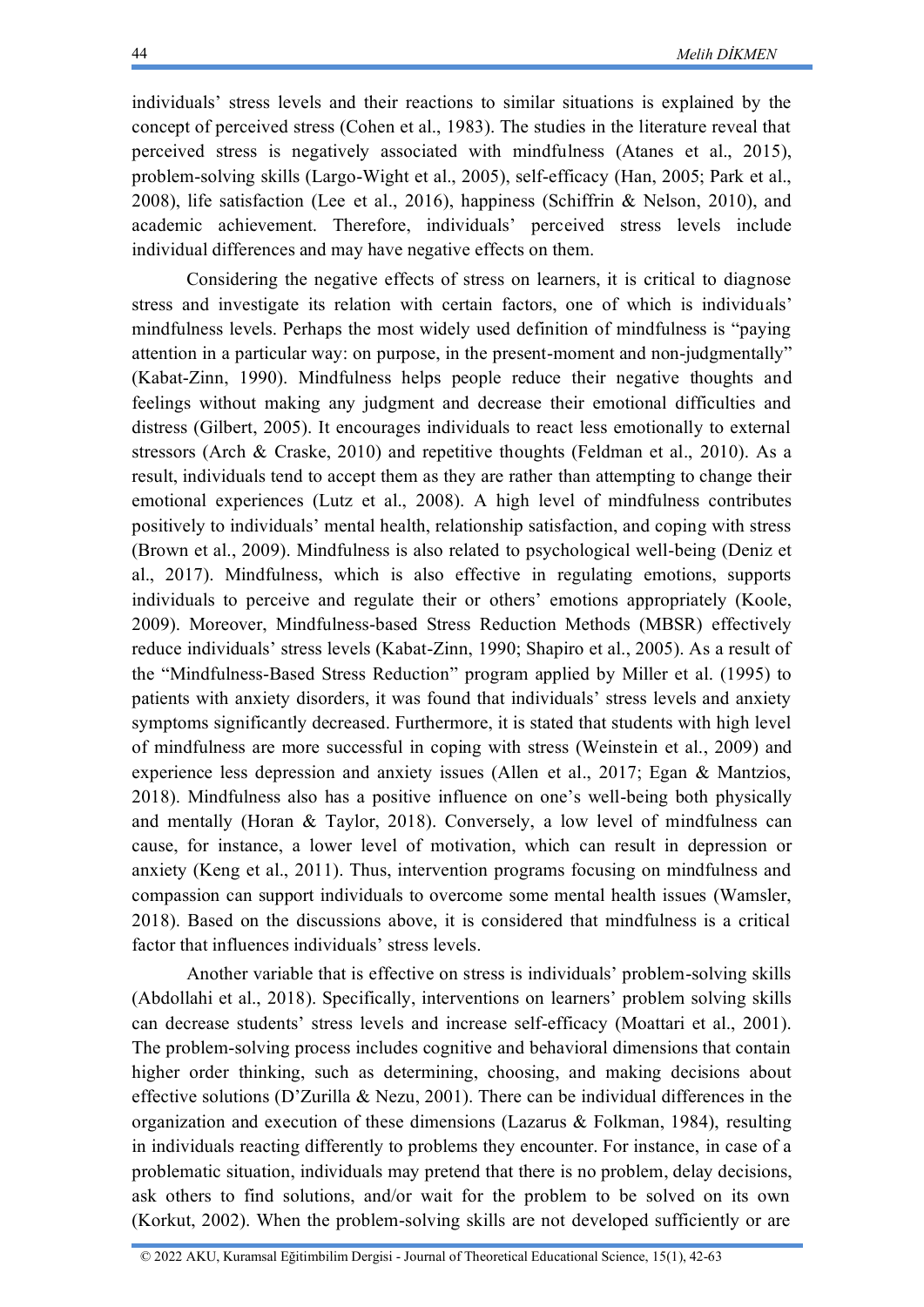not used effectively, psychological disorders such as depression, anxiety, and stress can develop (D'Zurilla & Nezu, 2007). In addition, problem solving skills are significantly related to individuals' stress perceptions (Heppner et al., 2004) and stress levels (Abdollahi et al., 2018). Moreover, problem solving skills serve as a shield in negative situations to protect individuals (Klaassens, 1992). Studies in the literature show that stress and problem solving skills are interrelated.

As seen above, mindfulness (Bishop, 2002; Carmody & Baer, 2008; Grossman et al., 2004; Janssen et al., 2018; Shapiro et al., 2005) and problem-solving skills (Braun-Lewensohn et al., 2014; Largo-Wight et al., 2005; Tan et al., 2019; Yu, 2018) have an important effect in reducing the stress level of students. However, there can be a two-way relationship between mindfulness and problem-solving skills and stress. While it is thought that an individual with a high level of mindfulness can keep the stress level under control, the mindfulness level of an individual with a high level of stress can decrease and this decrease can cause more stress (Arslan, 2018). Similarly, the relationship between problem-solving skills and stress levels can differ in terms of cause and effect. While problem-solving skills can be a factor in reducing stress levels, an increase in stress level can be associated with a decrease in problem-solving skills. The perceived stress level can cause students' important skills, including mindfulness (Von der Heyde, 2017) and problem-solving skills (Hittinger, 2018), to be dysfunctional, which results in uncontrollable and increasing stress. This situation can negatively affect academic achievement (Khan et al., 2013) and, as a result, career planning (Infantolino, 2017) and future expectations (Florêncio et al., 2017). While an optimal level of stress can advance individuals' learning skills (Kaplan & Sadock, 2000), high levels of stress can cause physical and mental health problems (Niemi & Vainiomäki, 1999) and decrease students' academic achievement (Elliot et al., 2005; Hofer, 2007; Trautwein et al., 2006). Although a number of strategies are used to control students' stress levels, in some cases, it is very difficult to administer stressreducing interventions. Especially, the current COVID-19 epidemic has significant influences on individuals' stress level (Brooks et al., 2020) and, in turn, affects their academic achievement (Marinoni et al., 2020). This may be explained through the fact that high level of stress negatively stimulates learning and memory, which negatively influences academic achievement (Mehfooz & Haider, 2017; Sindhu, 2016; Sohail, 2013). Therefore, it is critical to determine the effective factors in controlling high stress. Many studies in the literature focus on mindfulness (Hede, 2017; Olendzki et al., 2020; Sagui‐Henson et al., 2018) and problem-solving skills (Chew-Graham et al., 2003; Gupta et al., 2015) and their effects on stress. However, the possible effects of stress on mindfulness and problem-solving skills were not examined sufficiently. In addition to this, examining whether mindfulness and problem-solving skills are effective in reducing the negative effect of stress on academic achievement may be important in terms of the efficiency of teaching and learning activities.

### **Current Research**

Based upon the aforementioned theoretical and empirical literature, several questions need to be investigated regarding the relationship between perceived stress, academic achievement, mindfulness, and problem-solving skills in the context of higher education students. Consequently, the primary aim of the current study is to examine the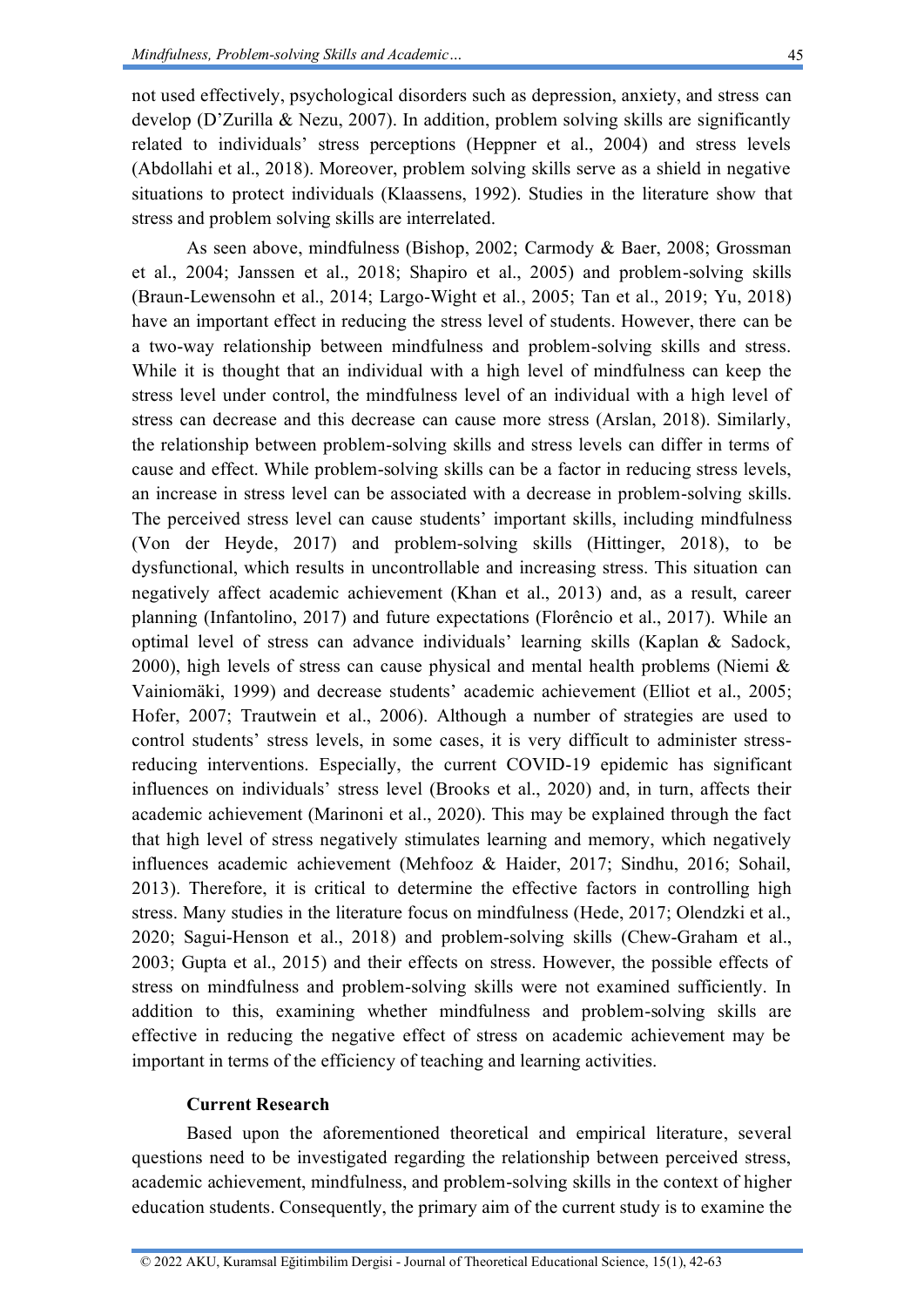association among stress level, mindfulness, problem-solving skills, and academic achievement. In addition, the mediating role of problem solving skills and mindfulness in the relationship between perceived stress and academic achievement is tested. In the literature, it is seen that there are studies examining the relationship of perceived stress with academic achievement (Elliot et al., 2005; Hofer, 2007), problem solving skills (Largo-Wight et al., 2005), and mindfulness (Atanes et al., 2015). However, no research has been found in which any structural model has been tested on the mediating effect of mindfulness and problem-solving skills in the relationship between stress and academic achievement. In this respect, the research results may be important in reducing the negative effects of stress and increasing academic achievement. As a matter of fact, it was stated that mindfulness-based approaches can effectively reduce stress (Kabat-Zinn, 1990) and increase academic achievement (Caballero et al., 2019). Moreover, it was found that problem solving skills were effective in reducing perceived stress (Abdollahi et al., 2018) and there was a positive significant correlation between problem solving skills and academic achievement (Perveen, 2010). In this context, seven research question have been proposed: (i) is there any relationship between perceived stress and academic achievement? (ii) does perceived stress significantly predict academic achievement? (iii) is there any relationship between perceived stress and mindfulness? (iv) does perceived stress significantly predict mindfulness? (v) is there any relationship between perceived stress and problem solving skills? (vi) does perceived stress significantly predict problem solving skills? (vii) is there any mediating role of mindfulness and problem solving skills on the association between perceived stress and academic achievement? Accordingly, the proposed model for the path analysis is presented in Figure 1.

#### Figure 1

*Simple Mediation Model*



#### **Method**

This quantitative study was designed based on a correlational research design by using independent and dependent variables within the scope of the study. In correlational study, "the researcher examines whether and to what degree a statistical relationship exists between two or more variables" (Mertler, 2016). Before conducting the study, a model that presents the expected associations among the variables should be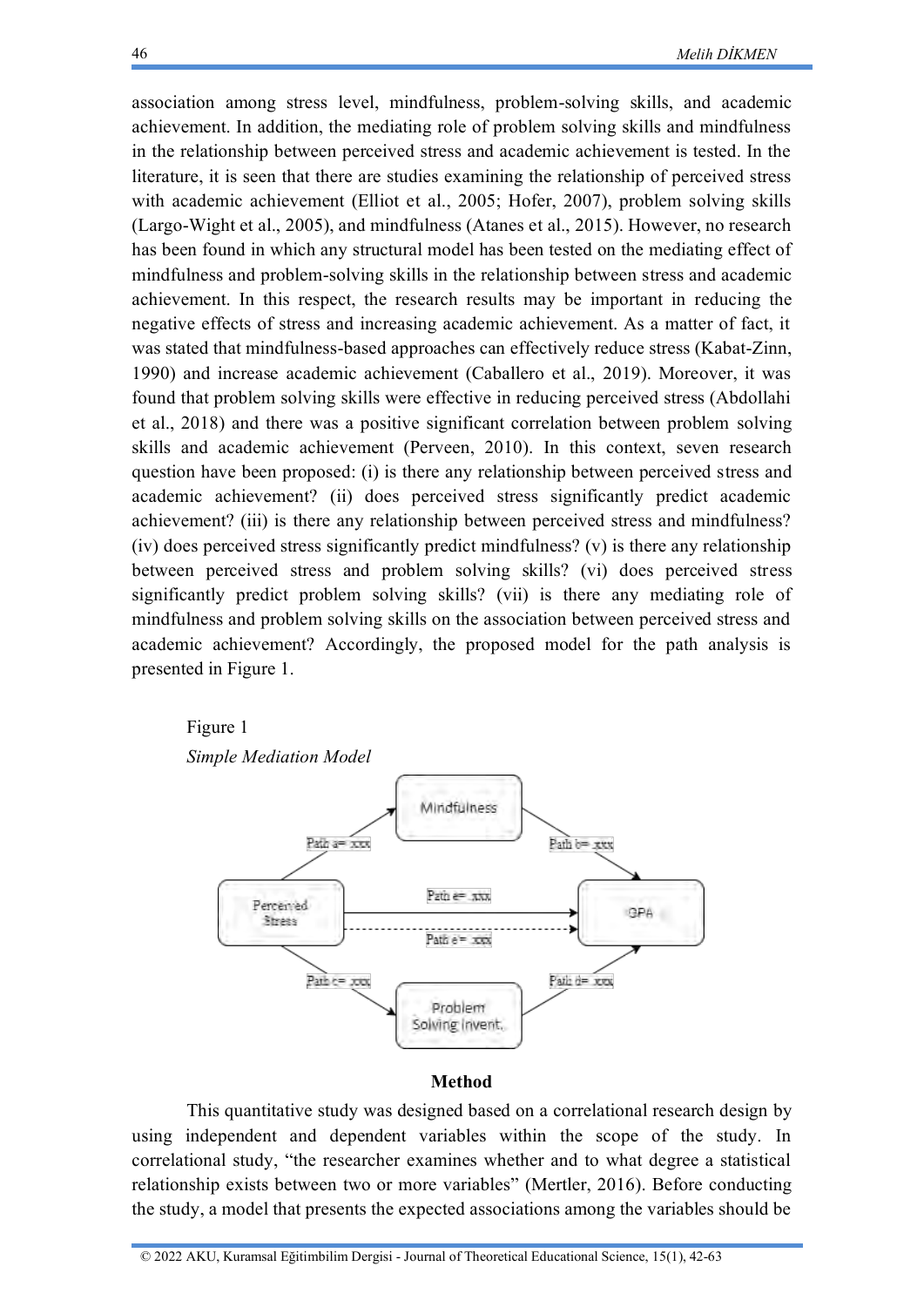proposed and, then, the model is tested (Glasow, 2005). In the current study, while perceived stress level (X) is considered an independent variable, academic achievement (Y) is considered a dependent variable. In addition, problem solving skills (M1) and mindfulness (M2) were treated as moderator variables in the association between the dependent and independent variables.

## **Participants**

Participants of the study were recruited through a snowball sampling method. In order to employ the snowball sampling method, a connection is made to any unit in the universe. This unit encourages others to participate in the study, which results in an increase in sample size. This continues as a chain until a sufficient number of participants is recruited (Gürbüz, 2018). The rationale of using the snowball sampling method in this research is the difficulty of reaching out to the subjects in the universe to assemble them as participants. Also, through this method, data saturation (Kerlinger & Lee, 1999) was ensured. Turkey is divided into seven regions geographically. From each region, one university was identified. Then, the participant selection procedure was started. According to Flick (2014), researchers should reach people whom they think have the most information about the phenomenon researchers are interested in and investigate. Thus, one research assistant at the Faculty of Education in each university was reached. A total of seven research assistants were introduced about the study and confidentiality of the study. The participants of the study were recruited through these research assistants. As a result, a total of 938 students from seven public universities were reached out. Descriptive statistics of the participants are presented in Table 1.

| Variable   | <b>Statistics</b>                            |
|------------|----------------------------------------------|
| Age        | Age range: 18-26; average age=23.04, SD=2.89 |
| <b>Sex</b> | Male=445 (47.4%), Female=493 (52.6%)         |
|            | Natural Applied Sciences=253 (52.3%)         |
| Field Type | Humanities & Social Sciences=496 (41.9%)     |
|            | Healthcare Sciences=387 (5.8%)               |

*Descriptive Statistics of the Participants*

Table 1

The age range of the students in this study was between 18 and 26. There were 445 (47.4%) male and 493 (52.6%) female students. Also, based on the preliminary analysis, it was found that 687 (73.1%) were undergraduate students and the rest (26.8%) were community college students. In addition, there were 496 students from the social studies-related departments, 55 students from the health-related departments, and 387 students from the natural applied sciences departments. In this direction, students from various fields were included in the study.

### **Instruments**

In this study, a demographic information form and three scales were administered for data collection. The participants were asked to report their gender, field, and grade point averages (GPA) through the demographic information form. The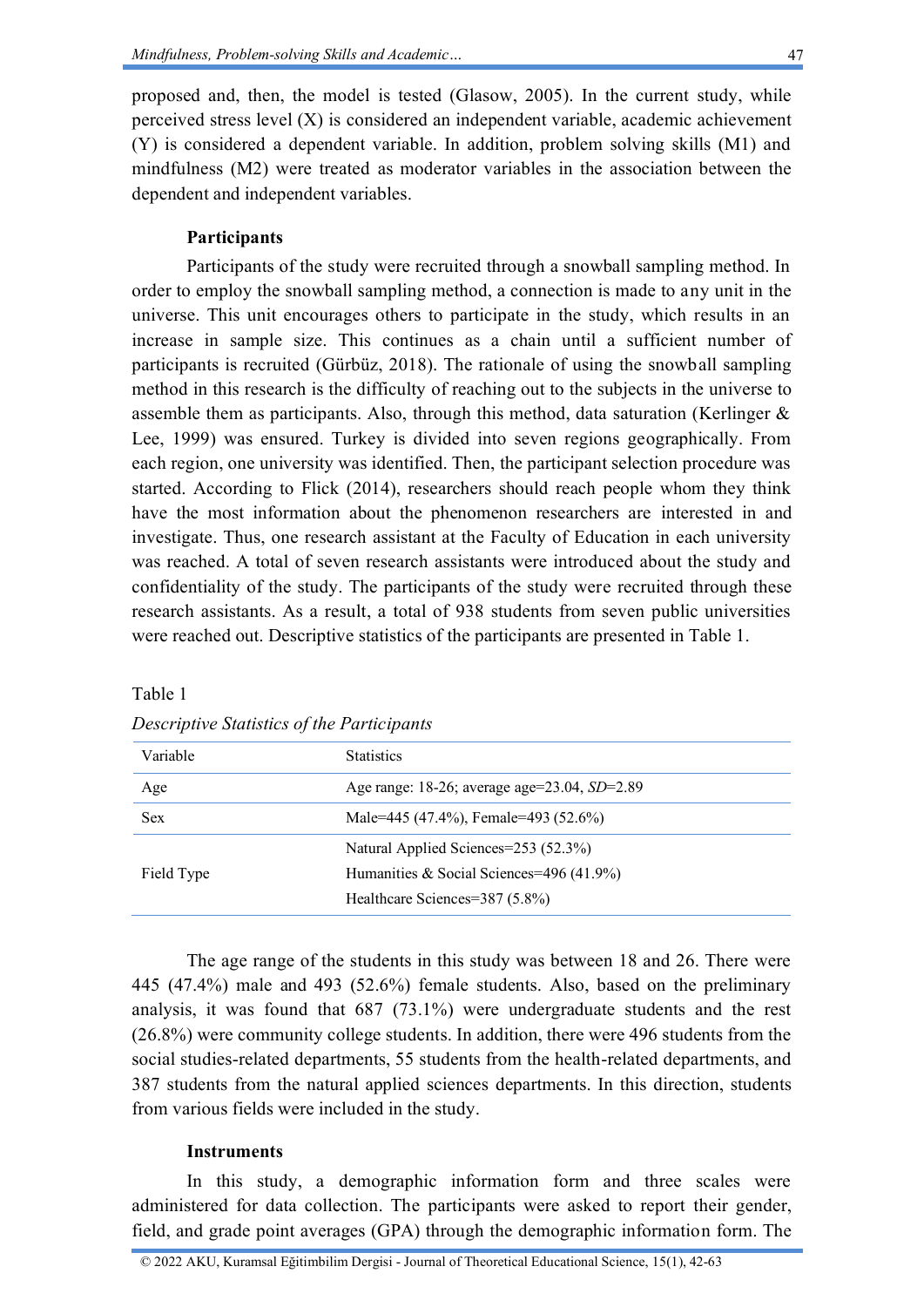first scale of the study was the mindful attention awareness scale (MAAS) developed by Brown and Ryan (2003) and adapted into Turkish by Özyeşil et al. (2011). This scale consists of fifteen items. An example item from the scale is that "I could be experiencing some emotion and not be conscious of it until sometime later." The scale has one dimension and is designed as a six-point Likert type ranging from 1 (almost always) to 6 (almost never). A higher score refers to higher mindfulness. While the Cronbach's alpha value was calculated as .90 by Özyeşil et al. (2011), it was .82 in this particular study.

The second scale in this study was the perceived stress scale (PSS) developed by Cohen et al. (1983) and adapted into Turkish by Eskin et al. (2013). The five-point Likert type scale ranging from 0 (never) to 4 (very often) consists of fourteen items. An example item from the scale is that "how many times did you feel angry and stressful last month?" The scale has two dimensions: perceived insufficient self-efficacy (PISE) and perceived stress/ distress (PSD). While the Cronbach's alpha value was calculated as .84 by Eskin et al. (2013), it was found to be .91 in this particular study.

The last scale was the problem-solving skills inventory (PSSI) developed by Heppner and Petersen (1982) and adapted to Turkish by Taylan (1990). The six-point Likert type inventory includes thirty-five questions ranging from 1 (never) to 6 (always). An example item is that "When confronted with a problem, I tend to do the first thing that I can think of to solve it." The scale has three dimensions: confidence in problem-solving (CPS), approach avoidance attitude (AAA), and ability to maintain personal control (AMPC). While Taylan (1990) calculated the Cronbach Alpha value as .86, it was .89 for this study.

#### **Data Collection Process**

The questionnaires used in this study were transferred into electronic format via Google Forms. The link and the consent forms were sent out to the participants. The consent form included a general description of the study and confidentiality and privacy issues. The students willing to participate in the study filled out the data collection tools in an online environment. The study was carried out in the fall semester of the 2020- 2021 academic year. This study received ethics approval from the Social and Human Sciences Research Committee of Fırat University (dated 28.05.2020, E-97132852- 302.14.01-48437).

#### **Data Analysis**

There were a total of 972 cases for preliminary analysis. Before the data analysis process, the data was checked to determine any missing or invalid data. There were 34 cases with missing or invalid data. Therefore, they were dropped out from the analysis, which left 938 cases. In the next step, Mahalanobis distance and z scores were calculated to determine the outliers in the data set. The results revealed that there were no outliers since z scores between -3 and +3 are accepted as an indication that there is no extreme value in the data set (Osborne & Amy, 2004). In order to examine the correlations among the variables, Pearson product-moment correlation analysis was performed. Also, a linear regression analysis was run in order to determine the predictability of stress on mindfulness, problem solving skills, and academic achievement. For regression analysis, there exist assumptions to be met: the absence of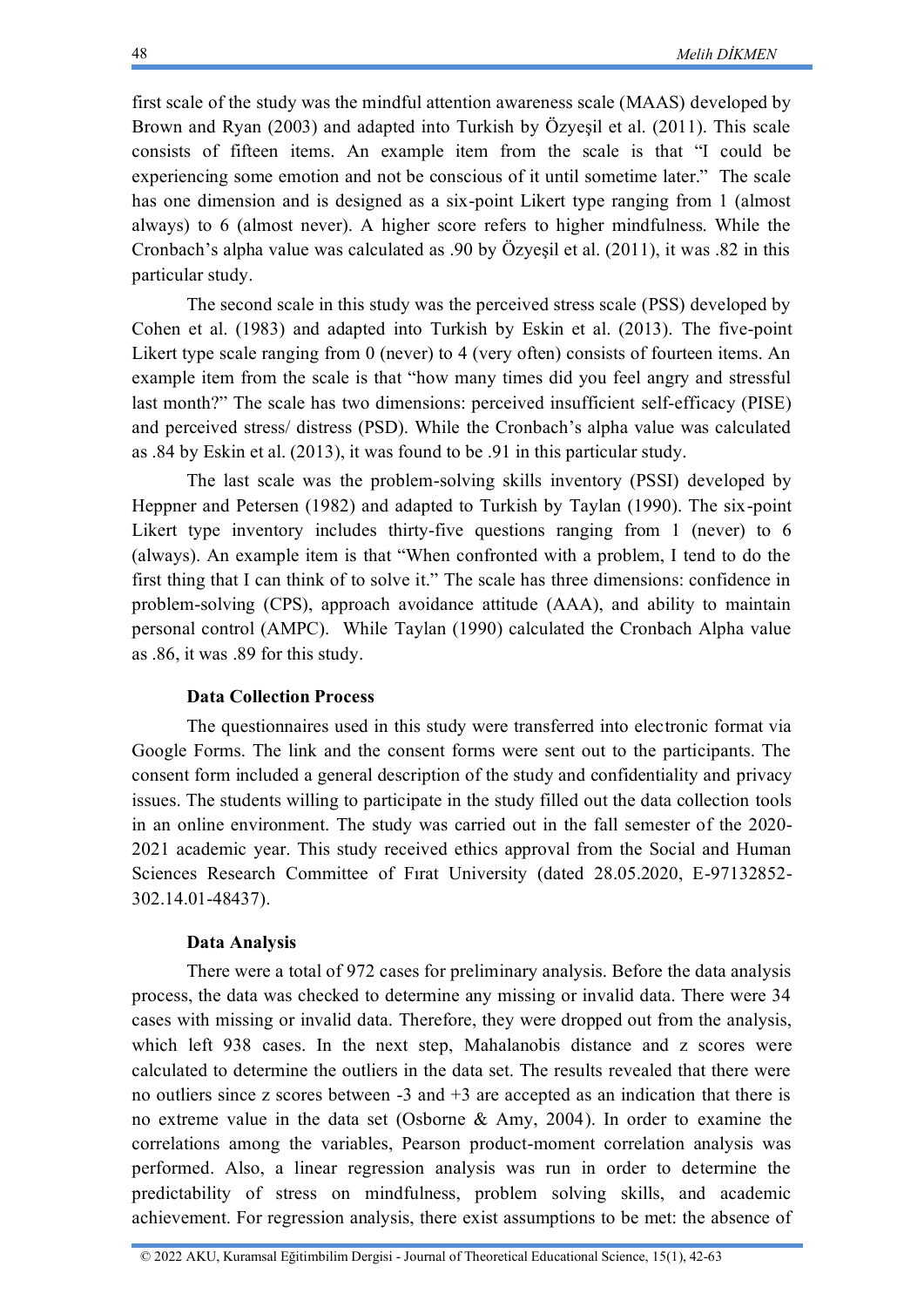linearity, normality and multicollinearity problem. In this context, the data was examined for normality and linearity. According to Tabachnick and Fidell (2007), the skewness and kurtosis values need to be between -1.5 and +1.5 for the data to be considered normally distributed. The preliminary analysis of the data revealed that the normality assumption was met. Moreover, in order to identify whether multicollinearity exists in the data set, the correlation levels of the variables were examined by using variance inflation factor (VIF). An acceptable VIF value needs to be <5.0 (Hair et al., 2010). It was determined that there were no multiple associations between variables. For structural equation modeling, various fit indices are taken into account. Specifically, the RMSEA value is accepted as a good fit if it is 0.05 or below and it is considered as an acceptable fit if it is between .05 and 0.1 Also, GFI, AGFI, CFI, and IFI values close to 1 indicate a good fit (Schermelleh-Engel et al., 2003). Mediation analyses were performed using the PROCESS program developed by Hayes (2013). PROCESS contains macros (template models) for 92 different models that help calculate mediating and regulatory effects (Hayes, 2018). PROCESS is a program that works as an add-on to SPSS. In the research, structural equation modeling was performed to evaluate the fit of the proposed model using the AMOS 22. Data were analyzed using the SPSS 22 package.

#### **Results**

First, the descriptive statistics for the scales and the correlations among them were obtained. The results are provided in Table 2.

| Variables | M      | SD    |                          | 2         | 3               |
|-----------|--------|-------|--------------------------|-----------|-----------------|
| 1: PSS    | 27.77  | 7.22  | $\overline{\phantom{0}}$ |           |                 |
| 2: GPA    | 69.53  | 13.63 | $-133**$                 | -         |                 |
| 3:MAAS    | 56.12  | 10.66 | $-497**$                 | $.137**$  | $\qquad \qquad$ |
| $4:$ PSSI | 126.37 | 15.16 | $-406**$                 | $.166***$ | $.375**$        |

*Means, Standard Deviations, and Correlation Results*

\*\*<.001

Table 2

As seen in Table 2, it was determined that participants' perceived stress level was 27.77 $\pm$  7.22, overall GPA was 69.53  $\pm$  13.63. In addition, the mean score for the MAAS was  $56.12 \pm 10.66$  and the mean score for the PSSI was  $126.37 \pm 15.16$ . The analysis results revealed that the perceived stress levels had a moderate and negative correlation with mindfulness ( $r = .497$ ) and problem-solving skills ( $r = .406$ ), and a small and negative correlation with GPA  $(r=-133)$ . In addition, small and positive correlations were found between GPA and mindfulness (*r*=.137) and problem-solving skills  $(r=166)$ . It was also found that there was a moderate and positive correlation between mindful awareness and problem-solving skills (*r*=.375). The correlation among dependent, independent, and mediating variables was found to be significant at the .001 level.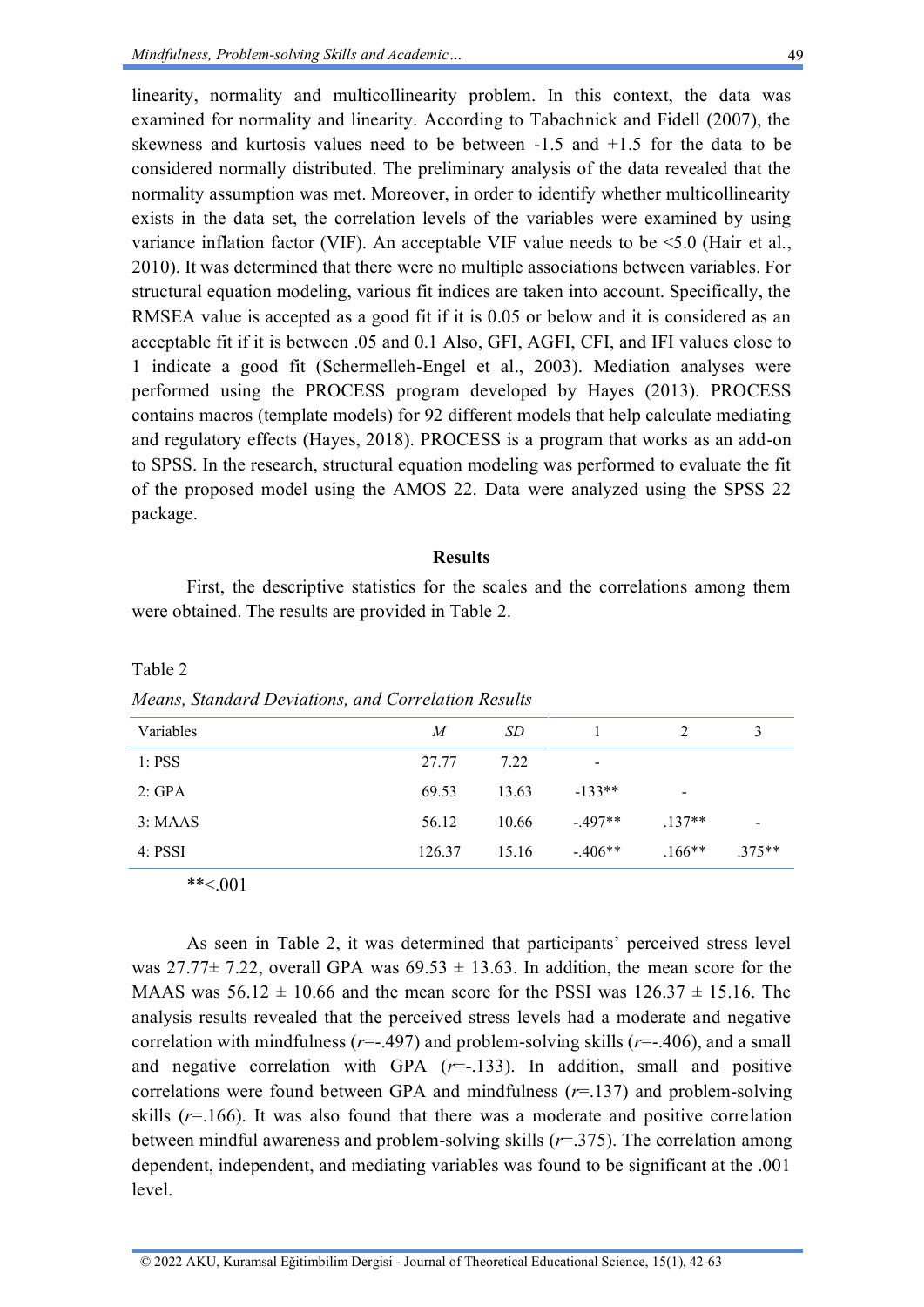In line with the study's purpose, it aimed to determine the predictive power of the perceived stress levels on mindfulness, problem-solving skills, and GPA. The preliminary analysis results revealed that the data was suitable for regression analysis. The results are provided in Table 3.

Table 3

*The Regression Analysis Results*

| Predictive        | Predicted   |  |  | $R$ $R^2$ $B$ $SE$ $\beta$ $t$ $p$ $F$ |                                                  |  |
|-------------------|-------------|--|--|----------------------------------------|--------------------------------------------------|--|
| $PSS \rightarrow$ | <b>GPA</b>  |  |  |                                        | .14 .02 -.263 .061 -.140 43.811 .000 18.575 .000 |  |
| $PSS \rightarrow$ | <b>MAAS</b> |  |  |                                        | .50 .25 .733 .042 .497 63.649 .000 306.67 .000   |  |
| $PSS \rightarrow$ | <b>PSSI</b> |  |  |                                        | .41 .17 .852 .063 .406 83.40 .000 184.48 .000    |  |

As seen in Table 3, students' perceived stress levels negatively predicted students' GPA, mindfulness level, and problem-solving skills. According to the results, perceived stress predicts 2% of the variance related to GPA, 25% of the variance for mindfulness level, and 17% of the variance for problem-solving skills. When the standardized coefficient (*β*) and t values are examined, it is seen that the increase in the perceived stress levels of the students had a significant negative effect on their GPA, mindfulness levels, and problem-solving skills. In order to better interpret the findings, the regression plots were created and are presented in Figure 2.



Figure 2 shows that as students' perceived stress levels increase, their GPA, mindfulness levels, and problem-solving skills decrease linearly, proving that the perceived stress levels negatively predict academic achievement, mindfulness levels, and problem-solving skills.

Structural equation modeling was performed to evaluate the fit of the proposed model. No modifications were made to the model for the path analysis (Figure 3).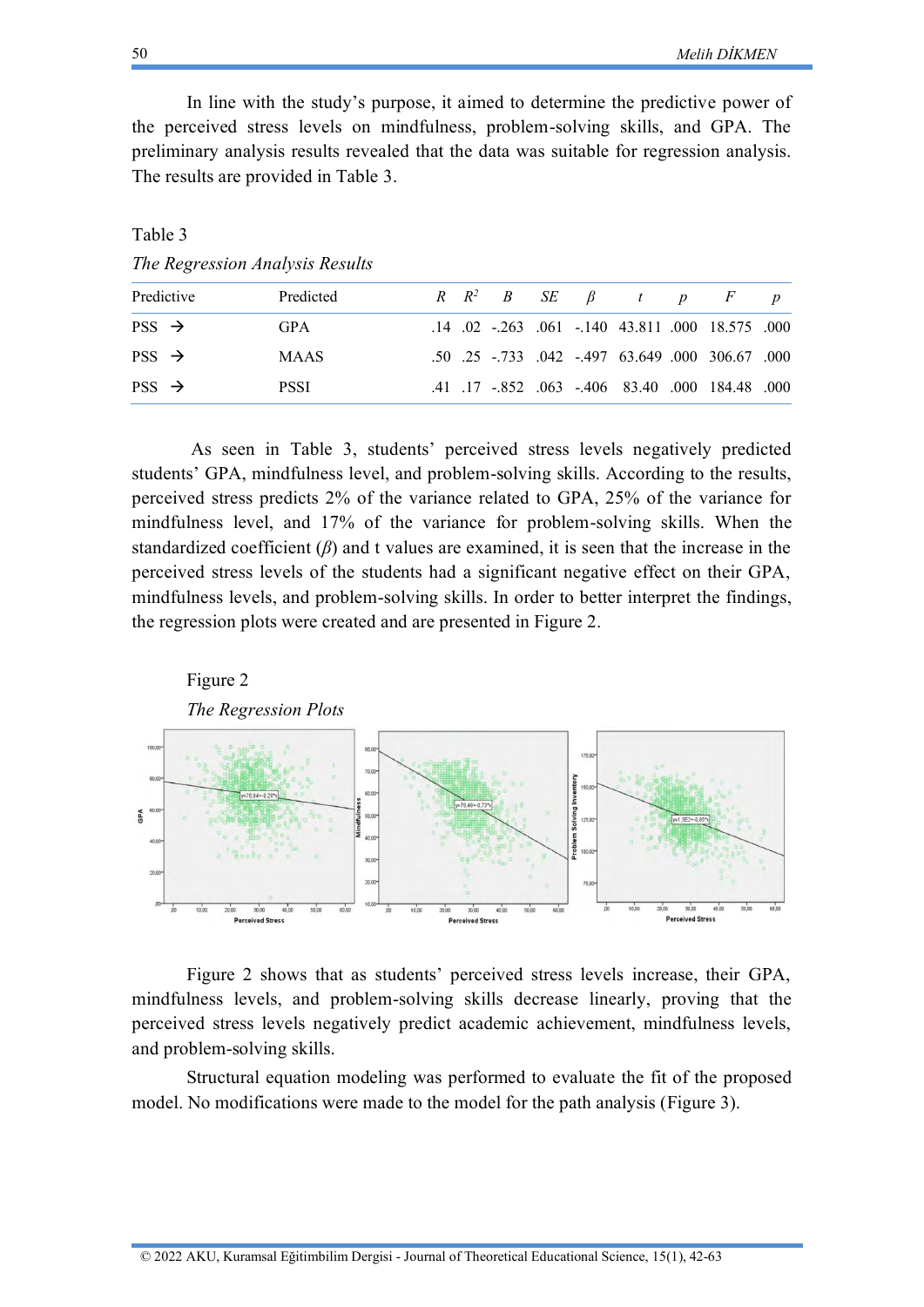#### Figure 3

*Multiple Mediation Model*



It was determined that the perceived stress levels negatively predicted GPA ( $\beta e$ =-.18, *SE*=.011,  $t$ =-3.101,  $p$ =.002). In the new model established with mediator variables, perceived stress levels were found to negatively predict mindfulness (*βa*=-.65, *SE*=.262, *t*=-11.503, *p*<.001) and problem-solving skills (*βc*=-.43, *SE*=.270, *t*=-5.352,  $p<.001$ ). When the perceived stress levels, problem-solving skills, and mindfulness were taken into the model simultaneously, it was determined that the relationship between perceived stress levels and GPA changed from -.18 to -.11, which supports the mediation hypothesis. Specifically, the negative effect of perceived stress levels on GPA was reduced by mindfulness (*βb*=.04) and problem-solving skills (*βd*=.13). The results of the analysis showed that the mediation effect was significant and within the expected confidence interval (*CI*=-.010, -.003). If this confidence interval does not contain zero, mediation is considered to be present (Field, 2013).

The fit indices of the models related to the mediating role of mindfulness (Model 1) and problem-solving skills (Model 2) in the relationship between perceived stress levels and GPA are presented in Table 4.

| . .     |    |       |             |            |            |     |              |             |
|---------|----|-------|-------------|------------|------------|-----|--------------|-------------|
|         | df | $X^2$ | <i>AGFI</i> | <b>GFI</b> | <b>CFI</b> | TLI | <i>RMSEA</i> | <b>SRMR</b> |
| Model 1 |    | 2.271 | .99         | .99        | .99        | .98 | .04          | .01         |
| Model 2 |    | 4.396 | .98         | .99        | .99        | .95 | .06          | .02         |

*Summary of Goodness of Fit Statistics for Two Models*

Table 4

As seen in Table 4, fit indices for both models were at an acceptable level (Schermelleh-Engel et al., 2003).

### **Discussion and Conclusion**

This study examined the association among higher education students' perceived stress levels, mindfulness, problem solving skills, and academic achievement. The results revealed that there was a significant and negative relationship between perceived stress levels and academic achievement. Also, the perceived stress levels negatively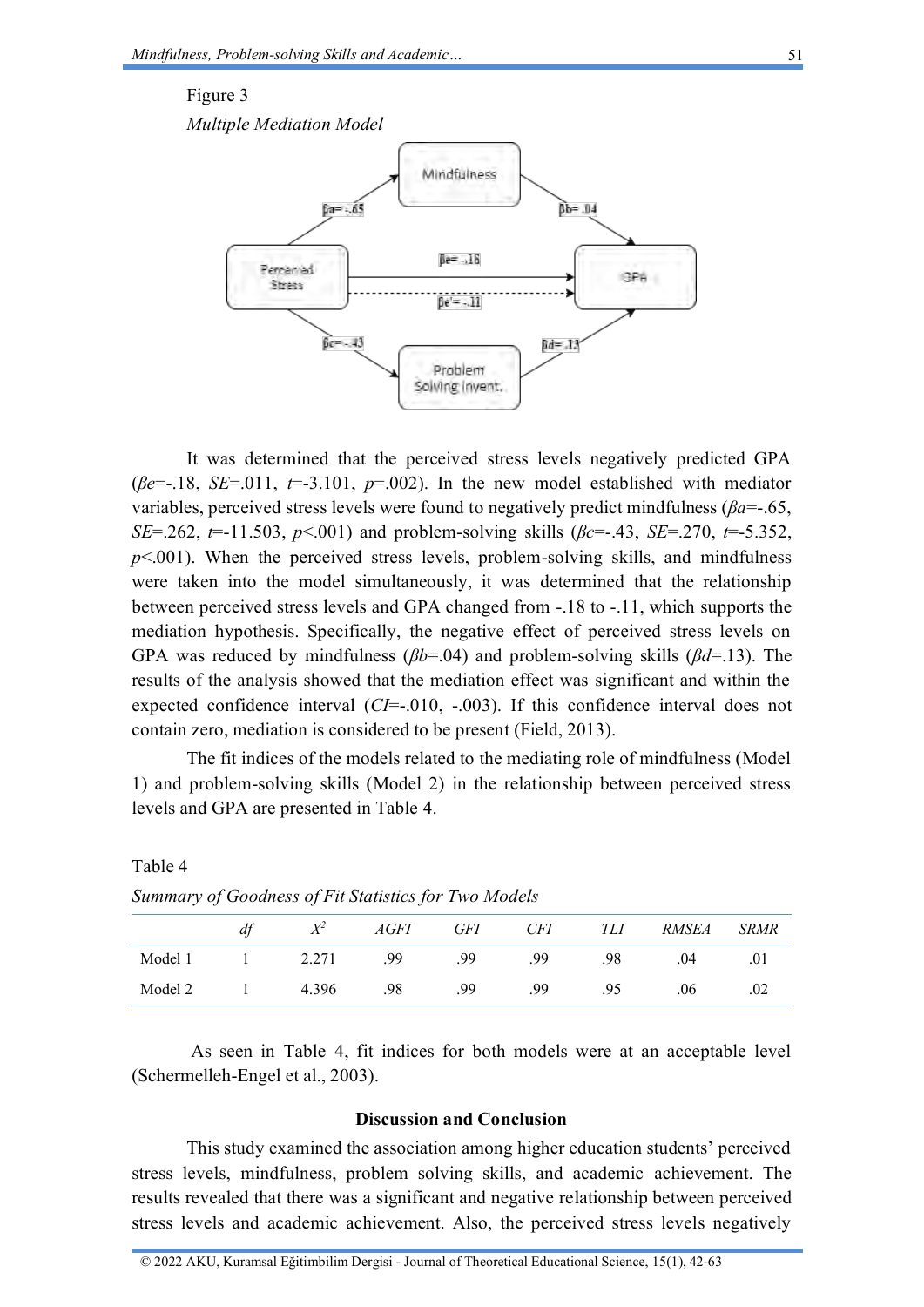predicted academic achievement. These findings are parallel to the findings of the other studies in the literature (Choi et al., 2007; Elias et al., 2011; Herath, 2019; Rafidah et al., 2009). In a study, Veena and Shastri (2016) stated that students' stress levels with high and low academic performance differ significantly. In this context, it is concluded that there is a significant negative relationship between students' stress levels and their academic achievement. Accordingly, it can be said that as the perceived stress levels of higher education students increase, academic achievement may decrease.

In the study, a significant negative relationship was found between perceived stress levels and mindfulness. Also, the perceived stress levels are a significant negative predictor of mindfulness. In other words, as higher education students' perceived stress levels increased, their mindfulness levels decreased. Similar findings were observed in other studies as well (Cash & Whittingham, 2010; Cenkseven-Önder & Utkan, 2018; De Lissnyder et al., 2012; Weinstein et al., 2009). In line with the study results, the perceived stress levels can be seen as a cause or as a result of the decrease in mindfulness. In other words, a decrease in the level of mindfulness can negatively affect individuals to contend with stress, which may result in an increase in stress level, or a high level of stress can make mindfulness dysfunctional. This indicates a negative linear structure.

Another finding of the study is the significant and negative relationship between perceived stress levels and problem-solving skills of higher education students. Also, the perceived stress levels were a significant negative predictor of problem-solving skills. In other words, as students' perceived stress levels increase, their problemsolving skills decrease. Similar results were reported in other studies (Abdollahi et al., 2018; Demir, 2019; Largo-Wight et al., 2005). The results of the study revealed how to control the association between stress and academic achievement through mindfulness and problem solving skills. A recent study reported that mindfulness-based interventions are effective in reducing anxiety, depression, and stress (Geiger et al., 2016). In a study conducted by Teodorczuk (2013), a significant relationship was found between the mindfulness levels of university students and their academic achievement. Similarly, experimental studies emphasize that a high level of mindfulness positively affects students' academic achievement (Biegel & Brown, 2010; Franco et al., 2010; Franco et al., 2011). There are many studies reporting how mindfulness decreases stress. In a systematic-review study, out of 17 studies, 16 studies reported that mindfulness resulted in positive changes in psychological or physiological outcomes related to anxiety or stress (Sharma  $\&$  Rush, 2014). Mindfulness teaches individuals to analyze situations and thoughts in a non-judgmental manner without reacting to them thoughtlessly. In addition, it helps people develop a more automatic awareness of experience and can be an effective tool to relieve stress (Baer et al., 2006; Kabat-Zinn, 1994). The findings of the current study and the other studies provide evidence that the direct negative effect of stress on academic achievement can be reduced indirectly through mindfulness. Similar to mindfulness, in the study, it was found that problemsolving skills also reduced the negative effects of perceived stress on higher education students' academic achievement. This finding also supports the findings of other studies in the literature (Olgun et al., 2010; Özyazıcıoğlu et al., 2009). The problem-solving process includes high-level thinking skills such as questioning, comparing, analyzing, and synthesizing (Cabanilla-Pedro et al., 2004). Therefore, a student who develops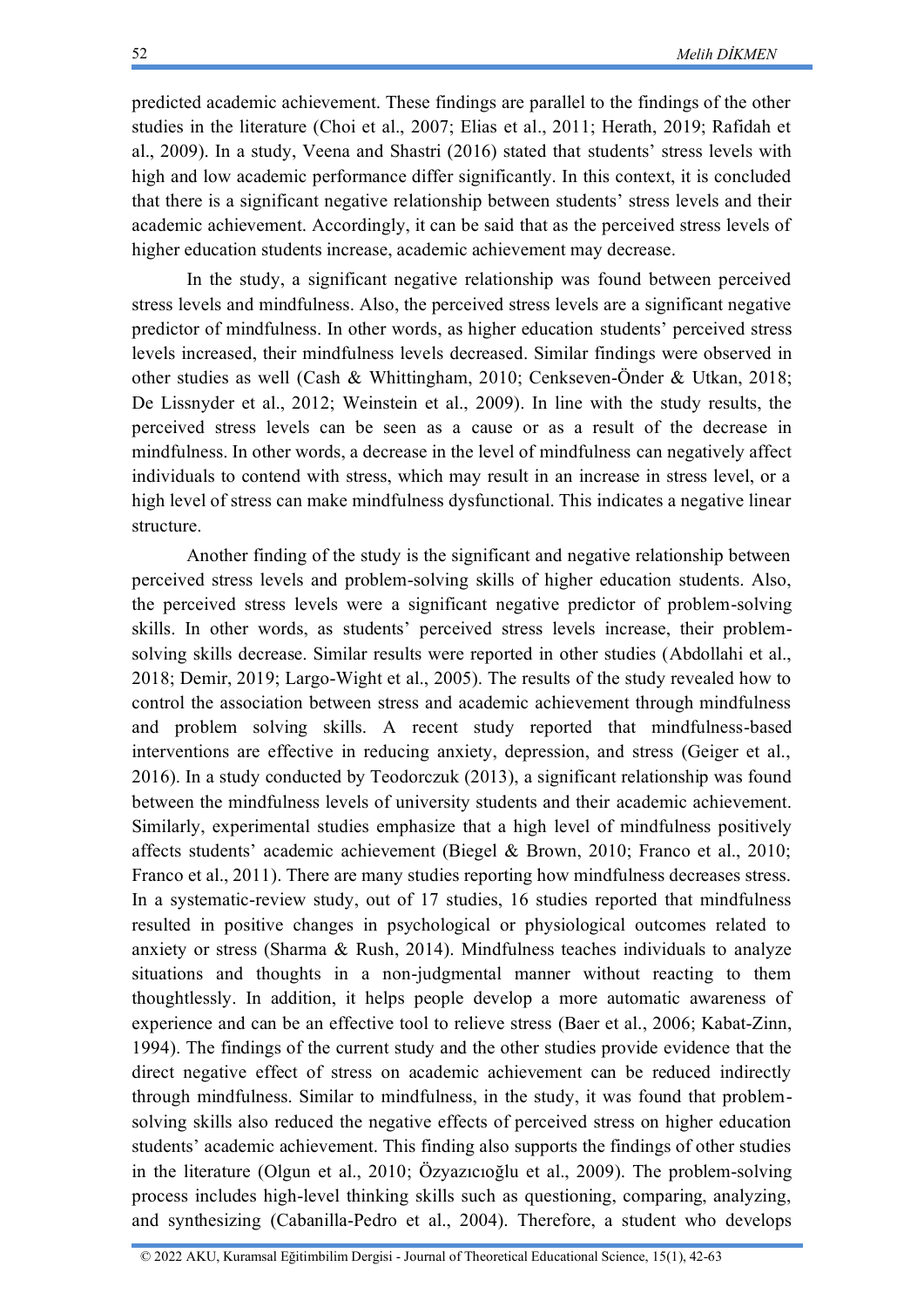problem-solving skills can be more successful in the learning process that consists of a comprehensive and complex structure. More specifically, Hassan and Rahman (2017) stated that students with advanced problem-solving skills can better understand the problem statement, plan the solution in detail, and use more metacognitive processes. The perceived stress levels of students with high problem-solving skills decreased significantly compared to those with low level of problem-solving skills (Abdollahi et al., 2018). Therefore, it can be concluded that problem-solving skills are an important factor in controlling stress and increasing academic success.

The findings of the current study indicated that as students' perceived stress level increases, their mindfulness, problem-solving skills, and academic achievement decrease. It can be said that mindfulness and problem solving skills are effective mechanisms against the negative effect of stress on academic achievement. In other words, mindfulness and problem solving skills enable individuals to generate new solutions and new perspectives in case of difficulties they encounter. This, in turn, can help individuals to control repetitive and non-productive thoughts that cause stress and increase their academic success.

#### **Implications**

There exist several limitations. The first limitation is the snowball sampling method employed to recruit participants. Researchers can encounter problems finding the right subject who reaches out to other subjects due to some difficulties, including cost, time, and process issues. In addition, the first subjects have effects on the selection of the other subjects due to their networking skills and ability to find suitable samples. Therefore, future studies must consider employing other sampling methods as well. The second limitation is that the present study is a cross-sectional study and the data was collected within a four-week interval. Thus, longitudinal studies must be designed to obtain more information about the associations among perceived stress, mindfulness, problem solving skills, and academic achievement. The third limitation of the study is that the data was collected during the COVID-19 epidemic. Brooks and colleagues (2020) revealed that the epidemic has influences on stress level. Therefore, the study should be replicated after the epidemic ends. Another limitation is related to the data collection process. The participants filled out the questionnaires online. Since there was no direct contact with the participants (face-to-face communication), there might be misconceptions about the importance of the study and data privacy. Tuncer (2017) states that online questionnaires should be used with extra care due to difficulty understanding some complex expressions in online environments. Therefore, it is suggested to test the model by collecting data in face-to-face environments. Another limitation is related to the culture of the participants. Culture is a key variable that influences the research process and the findings of a study (Lee et al., 2007). Future studies must re-test the model presented in this study by including participants from different cultures. The next limitation is the nature of path analysis and its assumptions identified by researchers. Therefore, new models must be designed and tested using different assumptions about perceived stress, mindfulness, problem solving skills, and academic achievement. In addition, the results of the study are particularly limited to the dimensions measured by the scales. Therefore, future research may test the same model with different measurements. The last limitation is the reported GPA scores. In terms of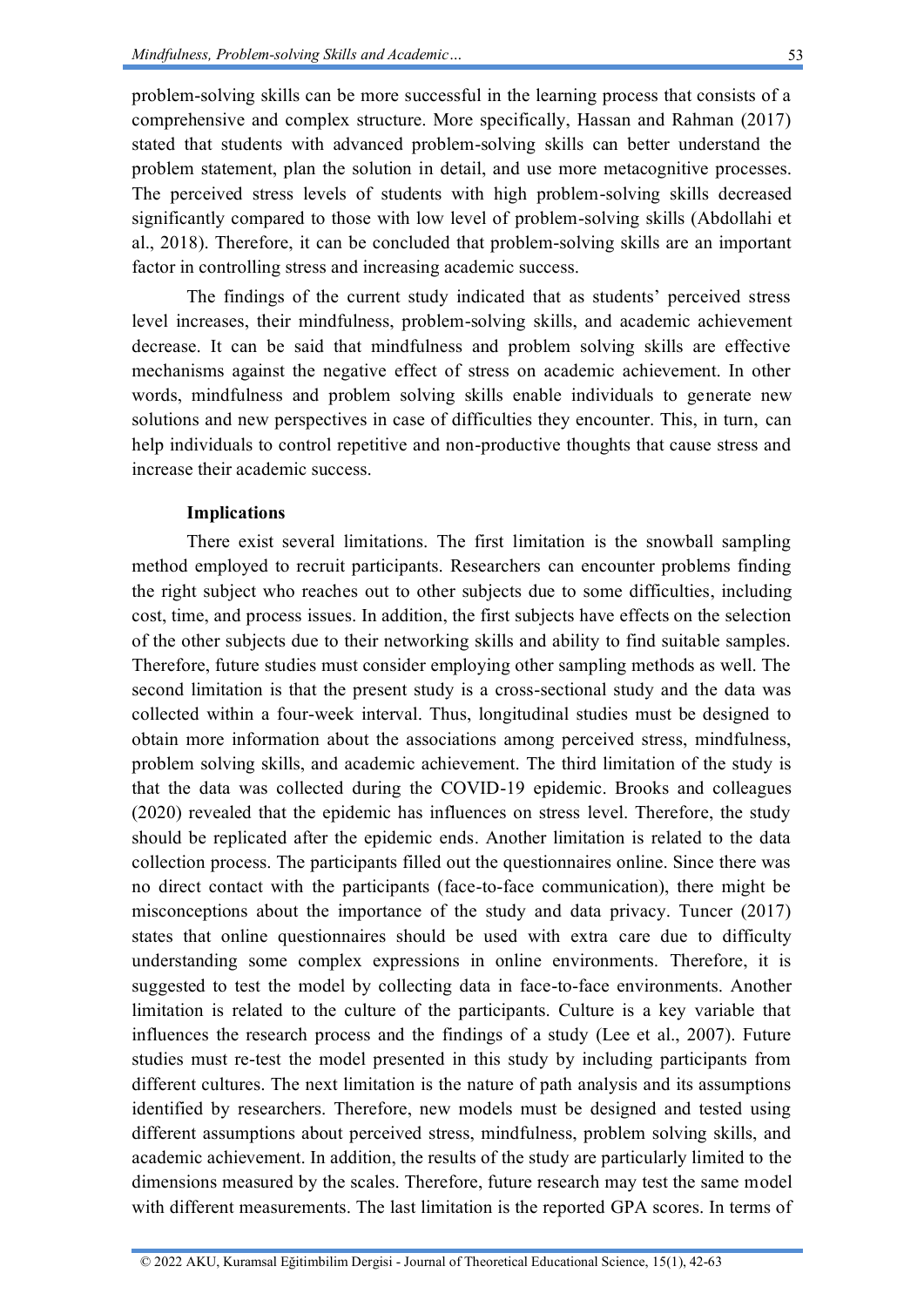ethical principles, it was impossible to get school records or students' grades. Therefore, the GPA had to be reported by the students, which raise an issue about the possibility of students' misrepresentations when reporting GPA. Although numerous research found relatively high correlations between self-reported and actual GPA in the range of .70 to .90 (Kuncel et al., 2005), the reliability of self-reported grades is still a subject of debate. In this particular study, the participants were asked to fill out the demographic information form two times with a two-week interval. The data was examined in terms of the correlation between the reported GPA scores and a high correlation was found between the scores. Future studies can consider obtaining actual GPA scores through students' records from the school systems.

## **Funding**

This research did not receive any specific grant from funding agencies in the public, commercial, or not-for-profit sectors.

### **Conflicts of Interest**

I wish to confirm that there are no known conflicts of interest associated with this publication and there has been no significant financial support for this work that could have influenced its outcome.

## **Author Bio**

Melih Dikmen graduated from Fırat University, Faculty of Education, Department of Computer Education and Instructional Technologies in 2011. Later, he received his master's degree from Yeditepe University Educational Sciences in 2015. Finally, he received his PhD in the field of Curriculum and Instruction at Fırat University.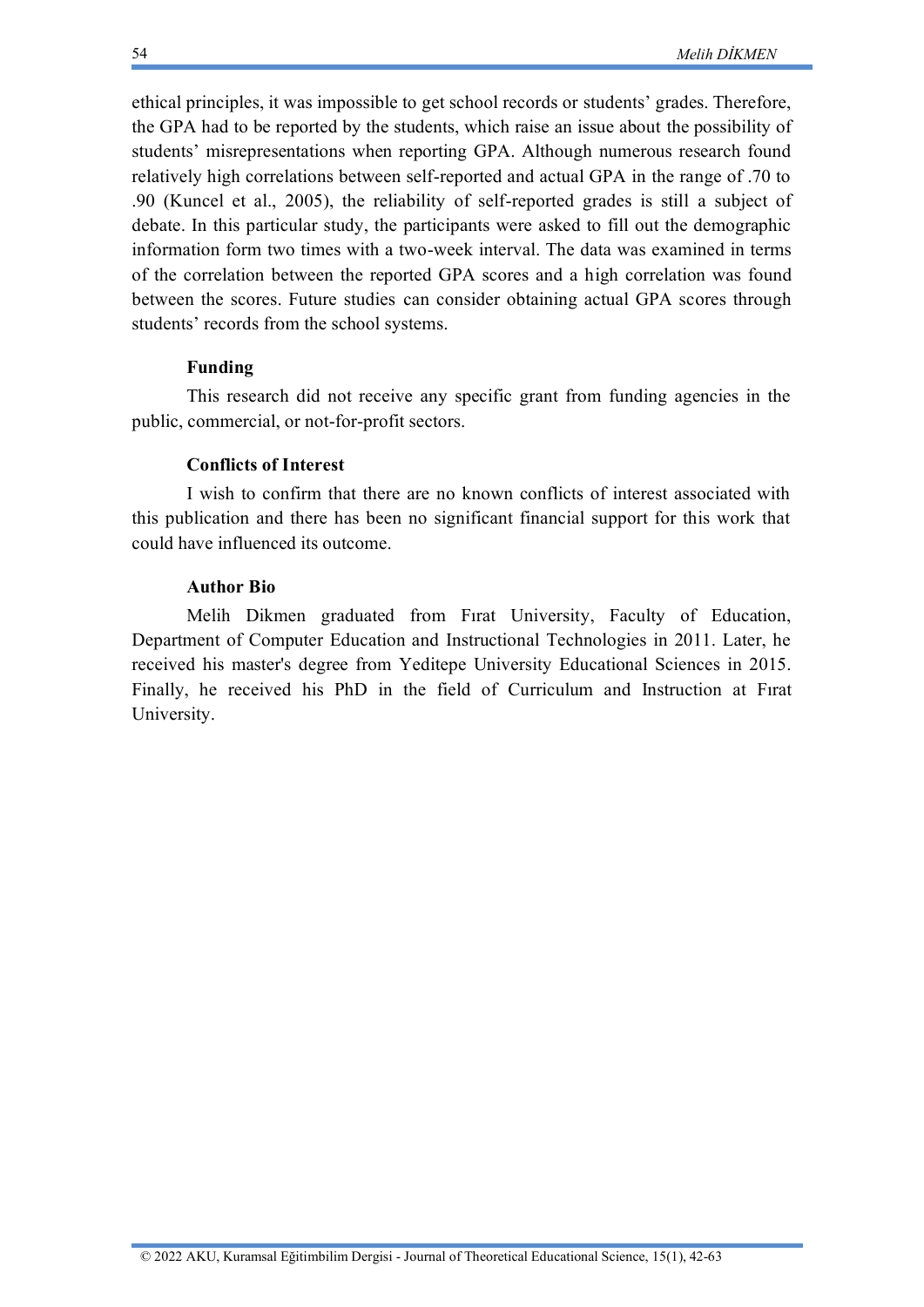#### **References**

- Abdollahi, A., Abu Talib, M., Carlbring, P., Harvey, R., Yaacob, S. N., & Ismail, Z. (2018). Problem-solving skills and perceived stress among undergraduate students: The moderating role of hardiness. *Journal of Health Psychology*, *23*(10), 1321- 1331. <https://doi.org/10.1177/1359105316653265>
- Allen, T., Henderson, T., Mancini, V., & French, K. (2017). Mindfulness and meditation practice as moderators of the relationship between age and subjective well-being among working adults. *Mindfulness*, *8*, 1055-1063. <https://doi.org/10.1007/s12671-017-0681-6>
- Arch, J. J., & Craske, M. G. (2010). Laboratory stressors in clinically anxious and nonanxious individuals: The moderating role of mindfulness. *Behaviour Research and Therapy, 48*, 495-505.<https://doi:10.1016/j.brat.2010.02.005>
- Arslan, I. (2018). The relationship between mindfulness, depression and perceived stress. *Individual and Society Journal of Social Science*, *8*(2), 73-86.
- Atanes, A. C., Andreoni, S., Hirayama, M. S., Montero-Marin, J., Barros, V. V., Ronzani, T. M., Kozasa, E. H., Soler, J., Cebolla, A., Garcia-Campayp, J., & Demarzo, M. M. P. (2015). Mindfulness, perceived stress, and subjective wellbeing: a correlational study in primary care health professionals. *BMC Complementary and Alternative Medicine, 15(*1), 1-7. <https://doi.org/10.1186/s12906-015-0823-0>
- Baer, R. A., Smith, G. T., Hopkins, J., Krietemeyer, J., & Toney, L. (2006). Using selfreport assessment methods to explore facets of mindfulness. *Assessment, 13*, 27-45. <https://doi.org/10.1177/1073191105283504>
- Bernal-Morales, B., RodríguezLanda, J. F., & Pulido-Criollo, F. (2015). *Impact of anxiety and depression symptoms on scholar performance in high school and university students, a fresh look at anxiety disorders*. IntechOpen. <https://doi.org/10.5772/60711>
- Biegel, G., & Brown, K. (2010). *Assessing the efficacy of an adapted in-class mindfulnessbased training program for school-age children: A pilot study.* http:// [www.mindfulschools.org](http://www.mindfulschools.org/)
- Bishop, S. R. (2002). What do we really know about mindfulness-based stress reduction?. *Psychosomatic Medicine*, *64*(1), 71-83. <https://doi.org/10.1097/00006842-200201000-00010>
- Braun-Lewensohn, O., Sagy, S., & Al Said, H. (2014). Stress reactions and coping strategies among Bedouin Arab adolescents exposed to demolition of houses. *Stress and Health: Journal of the International Society for the Investigation of Stress, 30*(4), 333-342. <https://doi.org/10.1002/smi.2519>
- Brooks, S. K., Webster, R. K., Smith, L. E., Woodland, L., Wessely, S., Greenberg, N., & Rubin, G. J. (2020). The psychological impact of quarantine and how to reduce it: Rapid review of the evidence. *The Lancet, 395*(10227), 912-920. [https://doi.org/10.1016/S0140-6736\(20\)30460-8](https://doi.org/10.1016/S0140-6736(20)30460-8)
- Brown, K. W., Kasser, T., Ryan, R. M., Linley, P. A., & Orzech, K. (2009). When what one has is enough: Mindfulness, financial desire discrepancy, and subjective well-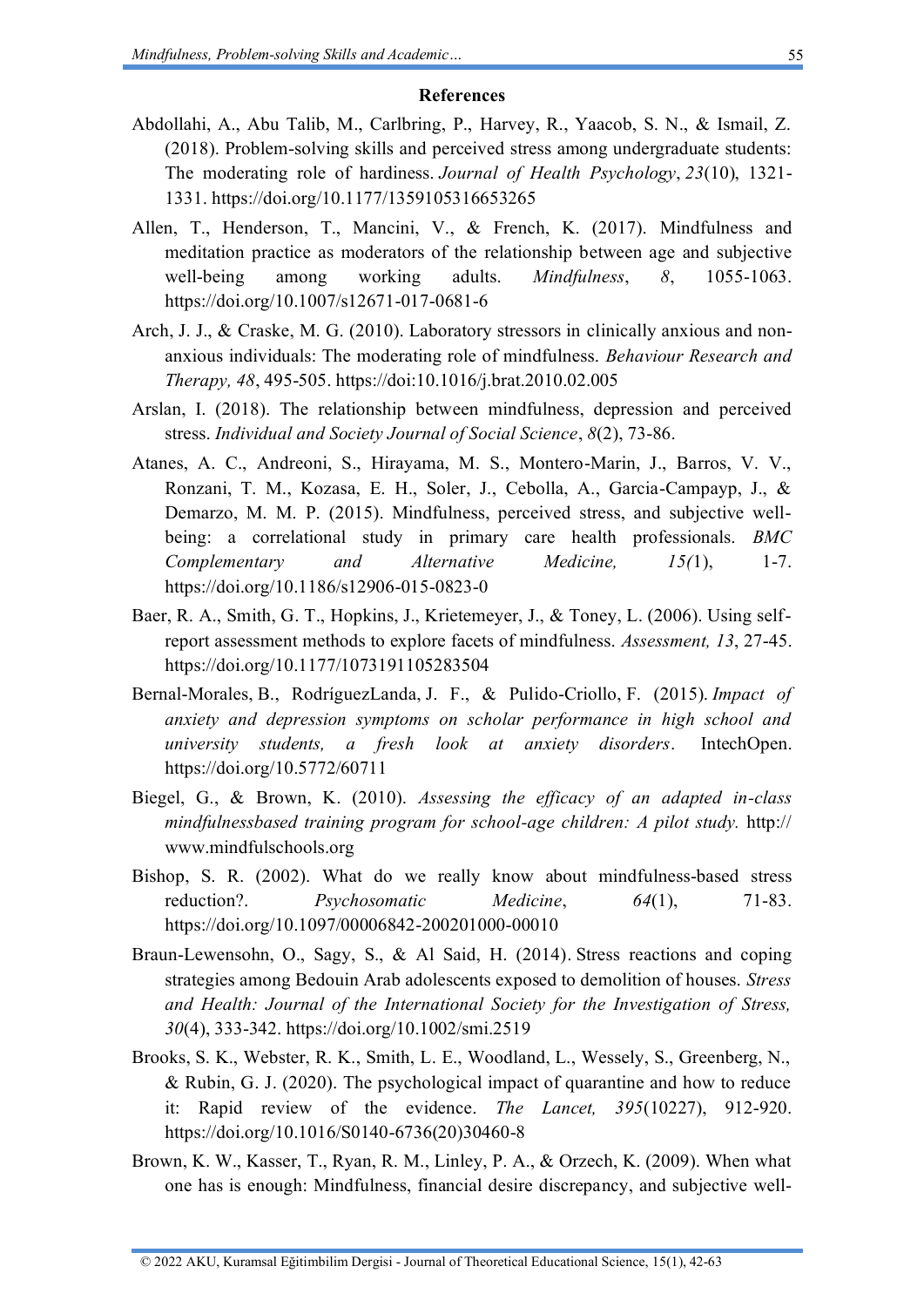being. *Journal of Research in Personality*, *43*(5), 727-736. <https://doi.org/10.1016/j.jrp.2009.07.002>

- Brown, K. W., & Ryan, R. M. (2003). The benefits of being present: Mindfulness and its role in psychological well-being. *Journal of Personality and Social Psychology, 84*(4), 822-848. https://doi[:10.1037/0022-3514.84.4.822](http://doi.org/10.1037/0022-3514.84.4.822)
- Caballero, C., Scherer, E., West, M. R., Mrazek, M. D., Gabrieli, C. F., & Gabrieli, J. D. (2019). Greater mindfulness is associated with better academic achievement in middle school. *Mind, Brain, and Education, 13*(3), 157-166. <https://doi.org/10.1111/mbe.12200>
- Cabanilla-Pedro, L. A., Acob-Navales, M., & Josue, F. T. (2004). Improving analyzing skills of primary students using a problem solving strategy. *Journal of Science and Mathematics Education in S.E Asia, 27*(1), 33-53.
- Carmody, J., & Baer, R. A. (2008). Relationships between mindfulness practice and levels of mindfulness, medical and psychological symptoms and well-being in a mindfulness-based stress reduction program. *Journal of Behavioral Medicine*, *31*(1), 23-33. <https://doi.org/10.1007/s10865-007-9130-7>
- Cash, M., & Whittingham, K. (2010). What facets of mindfulness contribute to psychological well-being and depressive, anxious, and stress-related symptomatology? *Mindfulness, 1*(3), 177-182. [https://doi.org/10.1007/s12671-010-](https://doi.org/10.1007/s12671-010-0023-4) [0023-4](https://doi.org/10.1007/s12671-010-0023-4)
- Cenkseven-Önder, F., & Utkan, Ç. (2018). The mediatory role of rumination and negative mood regulation in the relationship between mindfulness and perceived stress. *Mersin University Journal of the Faculty of Education*, *14*(3), 1004-1019.
- Chew‐Graham, C. A., Rogers, A., & Yassin, N. (2003). 'I wouldn't want it on my CV or their records': medical students' experiences of help‐seeking for mental health problems. *Medical Education, 37*(10), 873-880. [https://doi.org/10.1046/j.1365-](https://doi.org/10.1046/j.1365-2923.2003.01627.x) [2923.2003.01627.x](https://doi.org/10.1046/j.1365-2923.2003.01627.x)
- Choi, Y. B., Abbott, T. A., Arthur, M. A., & Hill, D. (2007). Towards a future wireless classroom paradigm. *International Journal of Innovation and Learning, 4*(1), 14- 25.
- Cohen, S., Kamarck, T., & Mermelstein, R. (1983). A global measure of perceived stress. *Journal of Health and Social Behavior, 24,* 385-396. <https://doi.org/10.2307/2136404>
- Curcio, G., Ferrara, M., & De, G. L. (2006). Sleep loss, learning capacity and academic performance. *Sleep Medicine Reviews, 105*, 323-337. <https://doi.org/10.1016/j.smrv.2005.11.001>
- De Lissnyder, E., Koster, E. H., Goubert, L., Onraedt, T., Vanderhasselt, M. A., & De Raedt, R. (2012). Cognitive control moderates the association between stress and rumination. *Journal of Behavior Therapy and Experimental Psychiatry, 43*(1), 519- 525. <https://doi.org/10.1016/j.jbtep.2011.07.004>
- Demir, M. (2019). *Examining the relationship between problem solving, perceived stress and life satisfaction among college students* [Unpublished master's thesis]. Istanbul Sabahattin Zaim University.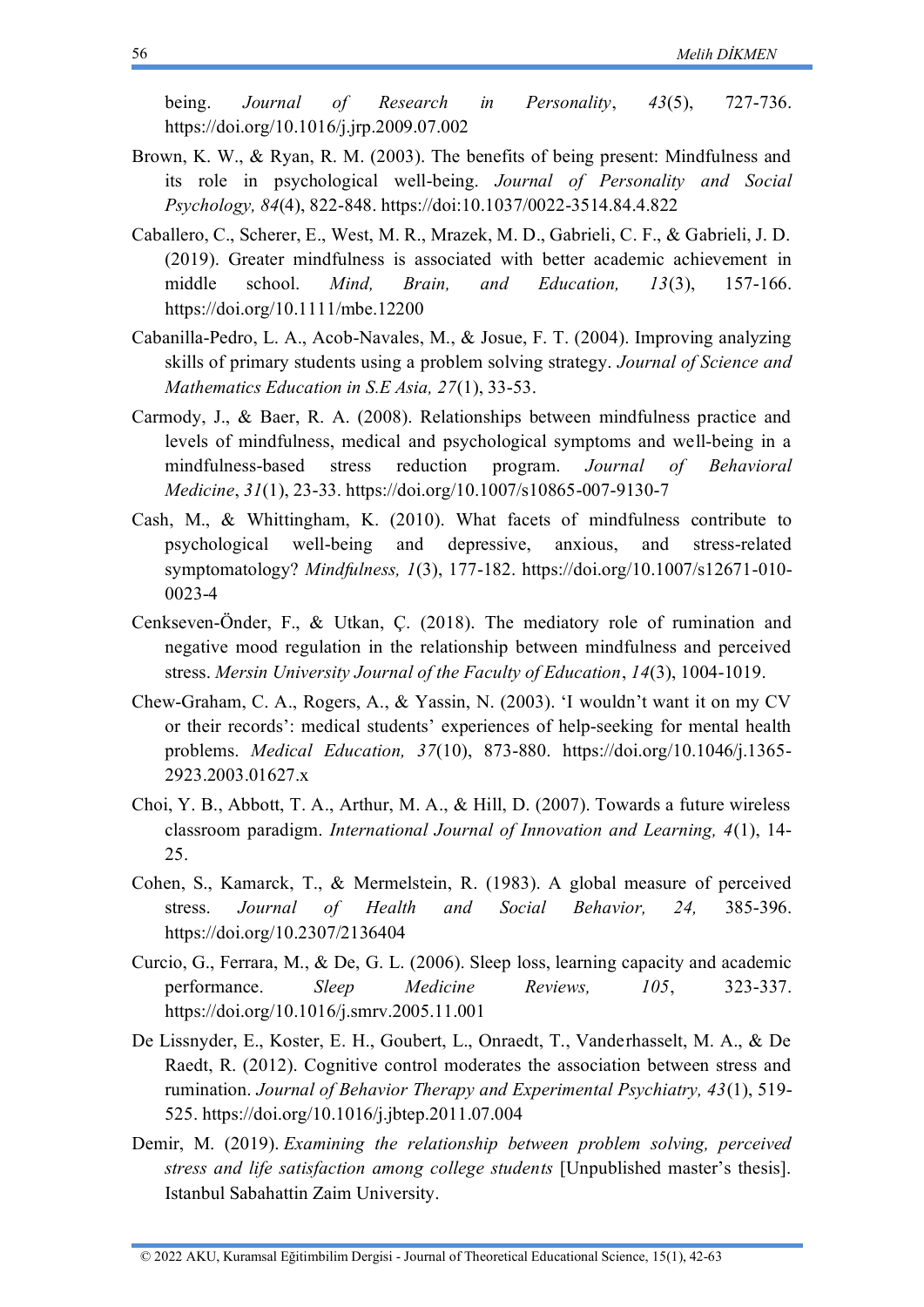- Deniz, M. E., Erus, S. M., & Büyükcebeci, A. (2017). Relationship between mindfulness and psychological well-being: The mediating role of emotional intelligence. *Turkish Psychological Counseling and Guidance Journal*, *7*(47), 17- 31.
- D'Zurilla, T. J., & Nezu, A. M. (2001). Problem-solving therapies. In K. S. Dobson (Eds.), *Handbook of cognitive-behavioral therapies* (pp. 211–245). Guilford Press.
- D'Zurilla, T. J., & Nezu, A. M. (2007). *Problem-solving therapy: A positive approach to clinical intervention* (3rd ed). Springer Publishing Company.
- Egan, H., & Mantzios, M. (2018). A qualitative exploration of self-kindness and "treating oneself" in contexts of eating, weight regulation and other health behaviors: Implications for mindfulnessbased eating programs. *Frontiers in Psychology, 9*, 880[. https://doi.org/10.3389/fpsyg.2018.00880](https://doi.org/10.3389/fpsyg.2018.00880)
- Elias, H., Ping, W. S., & Abdullah, M. C. (2011). Stress and academic achievement among undergraduate students in Universiti Putra Malaysia. *Procedia-Social and Behavioral Sciences*, *29*, 646-655. <https://doi.org/10.1016/j.sbspro.2011.11.288>
- Elliot, A. J., Shell, M. M., Henry, K. B., & Maier, M. A. (2005). Achievement goals, performance contingencies, and performance attainment: An experimental test. *Journal of Educational Psychology, 97*(4), 630–640. [https://doi.org/10.1037/0022-](https://doi.org/10.1037/0022-0663.97.4.630) [0663.97.4.630](https://doi.org/10.1037/0022-0663.97.4.630)
- Eskin, M., Harlak, H., Demirkıran, F., & Dereboy, Ç. (2013, October). The adaptation of the perceived stress scale into Turkish: A reliability and validity analysis. *In New Symposium Journal*, *51*(3), 132-140.
- Feizi, A., Aliyari, R., & Roohafza, H. (2012). Association of perceived stress with stressful life events, lifestyle and socio-demographic factors: A large-scale community-based study using logistic quantile regression. *Computational and Mathematical Methods in Medicine*, 151865.<https://doi.org/10.1155/2012/151865>
- Feldman, G., Greeson, J., & Senville, J. (2010). Differential effects of mindful breathing, progressive muscle relaxation, and loving-kindness meditation on decentering and negative reactions to repetitive thoughts. *Behaviour Research and Therapy, 48*,1002-1011.<https://doi:10.1016/j.brat.2010.06.006>
- Field, A. (2013). *Discovering statistics using IBM SPSS statistics*. Sage.
- Flick, U. (2014). *An introduction to qualitative research.* Sage.
- Florêncio, C. B. S., Ramos, M. F. H., & Silva, S. S. D. C. (2017). Adolescent perceptions of stress and future expectations. *Paidéia (Ribeirão Preto), 27*(66), 60- 68.<https://doi.org/10.1590/1982-43272766201708>
- Franco, C., Mañas, I., Cangas, A. J., & Gallego, J. (2011). Exploring the effects of a mindfulness program for students of secondary school. *International Journal of Knowledge Society Research, 2*(1), 14-28.<https://doi:10.4018/jksr.2011010102>
- Franco, C., Soriano, E. Y., & Justo, E. (2010). Effect of a psychoeducational program in mindfulness on self-concept and academic performance of students American immigrants residing in Spain. *Revista Iberoamericana de Educación, 53*(6), 1-13.
- Geiger, P. J., Boggero, I. A., Brake, C. A., Caldera, C. A., Combs, H. L., Peters, J. R., & Baer, R. A. (2016). Mindfulness-based interventions for older adults: A review of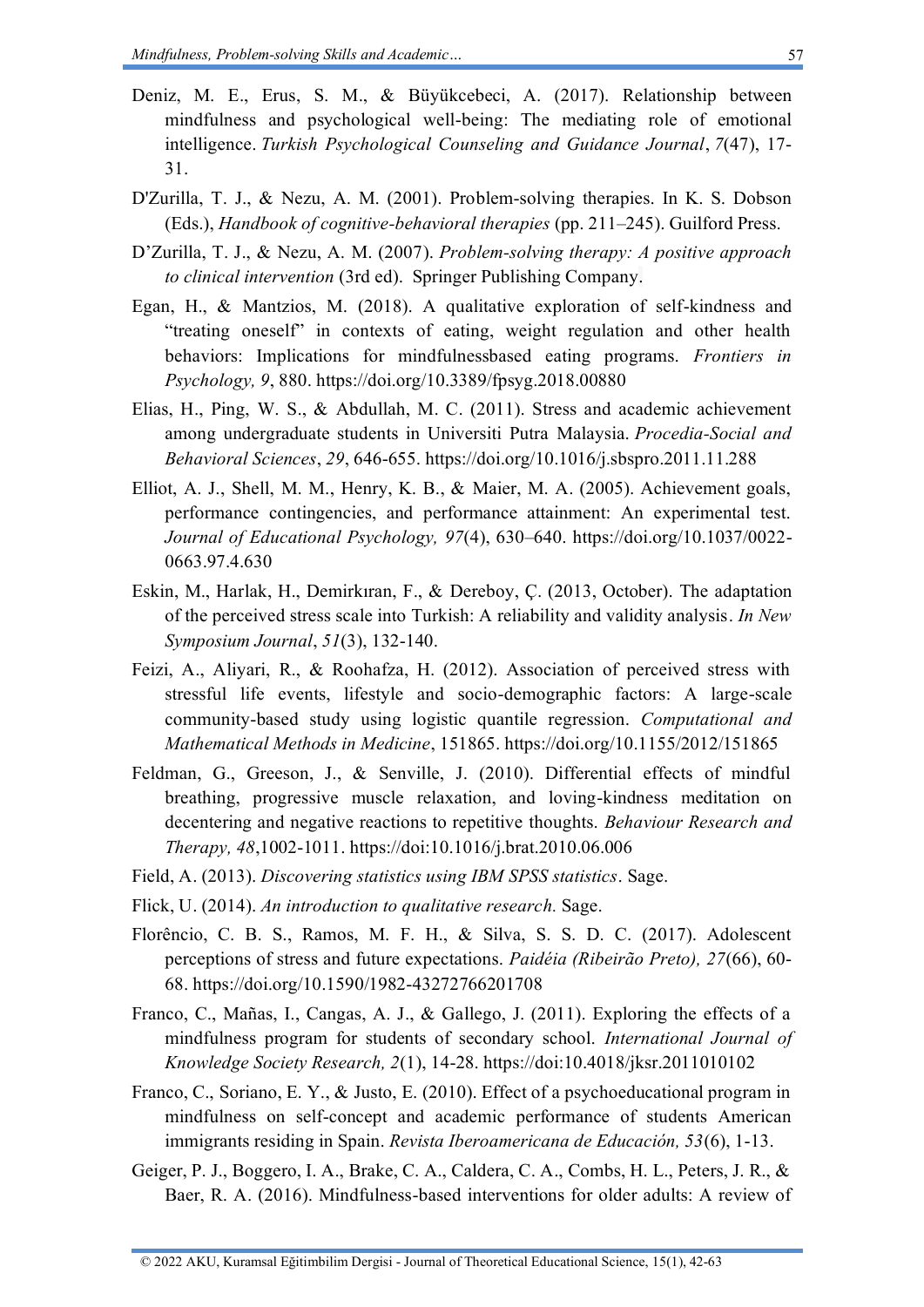the effects on physical and emotional well-being. *Mindfulness*, *7*(2), 296-307. <https://doi.org/10.1007/s12671-015-0444-1>

- Gilbert, P. (2005). *Compassion: Conceptualizations, Research and use in psychotherapy.* Brunner Routledge.
- Glasow, P. A. (2005). *Fundamentals of survey research methodology*. [https://www.mitre.org/sites/default/files/pdf/05\\_0638.pdf](https://www.mitre.org/sites/default/files/pdf/05_0638.pdf)
- Grossman, P., Niemann, L., Schmidt, S., & Walach, H. (2004). Mindfulness-based stress reduction and health benefits: A meta-analysis. *Journal of Psychosomatic Research*, *57*(1), 35-43. [https://doi.org/10.1016/s0022-3999\(03\)00573-7](https://doi.org/10.1016/s0022-3999(03)00573-7)
- Gupta, M., Pasrija, P., & Kavita. (2015). Effect of problem solving ability on academic achievement of high school students: A comparative study. *Bhartiyam International Journal of Education & Research*, *4*, 46-59.
- Gürbüz, B. (2018). *Universe and sample.* <https://acikders.ankara.edu.tr/pluginfile.php/105487/>
- Gürbüzer, M. (2016). *Effects of stress on learning and student.*  [http://www.konyayenigun.com/stresin-ogrenme-ve-ogrenci-uzerindeki-etkileri](http://www.konyayenigun.com/stresin-ogrenme-ve-ogrenci-uzerindeki-etkileri-makale,5301.html)[makale,5301.html](http://www.konyayenigun.com/stresin-ogrenme-ve-ogrenci-uzerindeki-etkileri-makale,5301.html)
- Hair, J. F., Black, W. C., Babin, B. J., & Anderson, R. E. (2010). *Multivariate data analysis* (7 ed.). Prentice-Hall, Inc.
- Han, K. S. (2005). Self-efficacy, health promoting behaviors, and symptoms of stress among university students. *Journal of Korean Academy of Nursing, 35*(3), 585-592. <https://doi.org/10.4040/jkan.2005.35.3.585>
- Hassan, N. M., & Rahman, S. (2017). Problem solving skills, metacognitive awareness, and mathematics achievement: A mediation model. *The New Educational Review, 49*(3), 201-212. <https://doi.org/10.15804/tner.2017.49.3.16>
- Hayes, A. F. (2013). *Introduction to mediation, moderation, and conditional process analysis: A regression-based approach*. The Guilford Press
- Hayes, A. F. (2018). *Introduction to mediation, moderation, and conditional process analysis: A regression-based approach* (Second Edition). The Guilford Press.
- Hede, A. J. (2017). Using mindfulness to reduce the health effects of community reaction to aircraft noise. *Noise & Health*, *19*(89), 165-173. [https://doi.org/10.4103/nah.nah\\_106\\_16](https://doi.org/10.4103/nah.nah_106_16)
- Heppner, M. J., Lee, D., & Paul Heppner, P. (2004). The role of problem-solving appraisal in the process and outcome of career counseling. *Journal of Vocational Behavior 65*(2), 217-238. [https://doi.org/10.1016/s0001-8791\(03\)00100-3](https://doi.org/10.1016/s0001-8791(03)00100-3)
- Heppner, P. P., & Petersen, C. H. (1982). The development and implications of a personal problem solving inventory. *Journal of Counseling Psychology, 29*, 66-75. <https://doi.org/10.1037/0022-0167.29.1.66>
- Herath, H. M. W. (2019). *Relationship between academic stress and academic achievements of the undergraduate students in Sri Lanka - A case study of undergraduates in Uva Wellassa University*. <https://socialscienceresearch.org/index.php/GJHSS/article/view/2884/2773>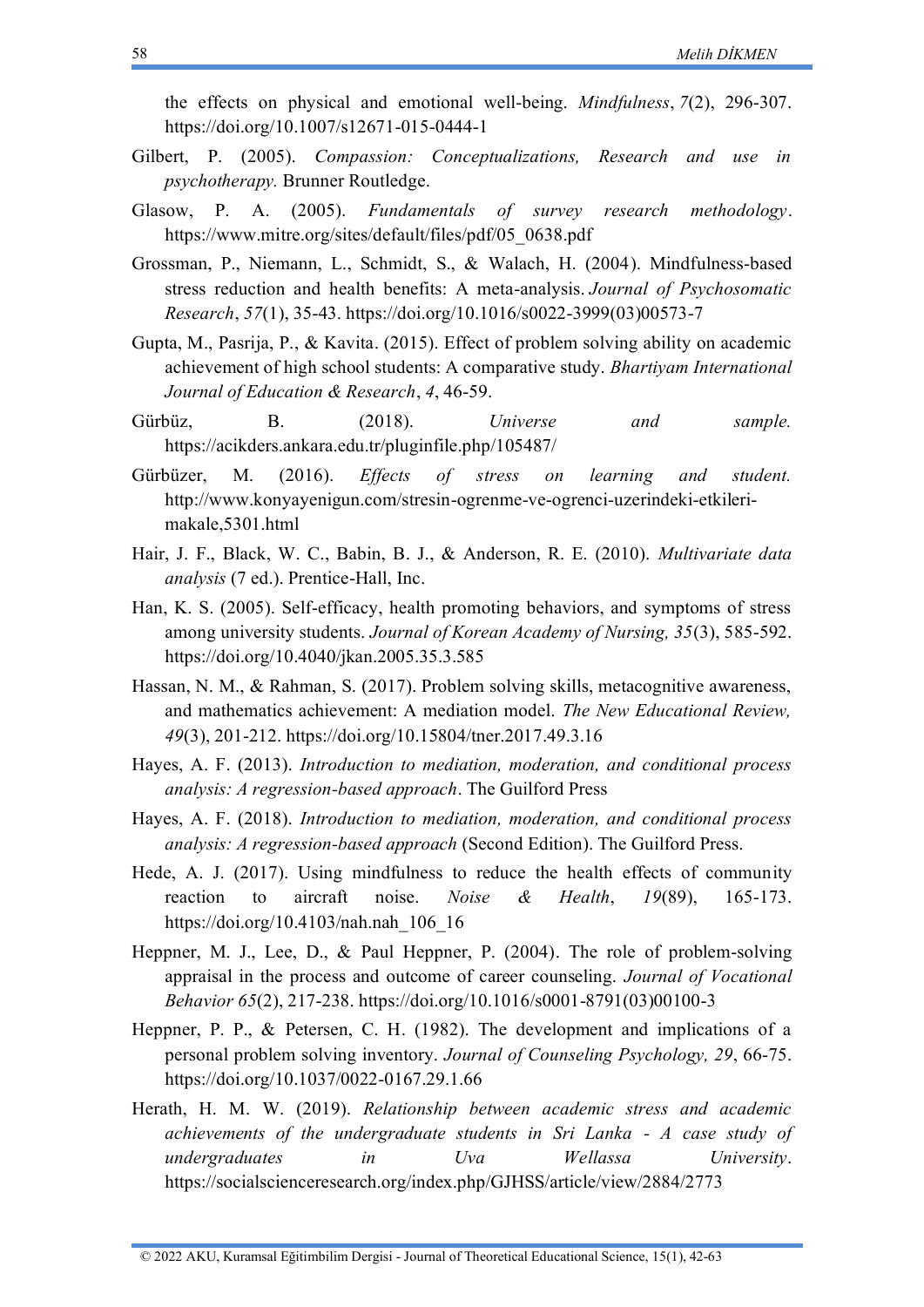- Hittinger, S. M. (2018). *The relationship between stress, social problem solving, and psychological distress in mothers of daughters with eating disorders* [Doctoral dissertation]. Philadelphia College.
- Hofer, M. (2007). Goal conflict and self-regulation: A new look at pupils' off-task behavior in the classroom. *Educational Research Review, 2*(1), 28-38. <https://doi.org/10.1016/j.edurev.2007.02.002>
- Horan, K., & Taylor, M. (2018). Mindfulness and self-compassion as tools in health behavior change: An evaluation of a workplace intervention pilot study. *Journal of Contextual Behavioral Science, 8*, 8-16.<https://doi.org/10.1016/j.jcbs.2018.02.003>
- Infantolino, M. (2017). *High school seniors' perceived stress of the college and career decision-making process* [Master thesis]. State University of New York.
- Janssen, M., Heerkens, Y., Kuijer, W., Van Der Heijden, B., & Engels, J. (2018). Effects of Mindfulness-Based Stress Reduction on employees' mental health: A systematic review. *PloS* one,  $13(1)$ , 1-37. <https://doi.org/10.1371/journal.pone.0191332>
- Kabat-Zinn, J. (1990). *Full catastrophe living: Using the wisdom of your body and mind to face stress, pain, and illness.* Random House, Inc.
- Kabat-Zinn, J. (1994). *Wherever you go, there you are: Mindfulness meditation in everyday life.* NY: Hyperion.
- Kaplan, H. I., & Sadock, B. J. (2000). *Learning theory: Synopsis of psychiatry: Behavioral sciences/clinical psychiatry.* Lippincott Williams and Wilkins
- Keng, S. L., Smoski, M. J., & Robins, C. J. (2011). Effects of mindfulness on psychological health: A review of empirical studies. *Clinical Psychology Review*, *31*(6), 1041-1056. <https://doi.org/10.1016/j.cpr.2011.04.006>
- Kerlinger, F. N., & Lee, H. B. (1999). *Foundations of behavioral research.* Harcourt College Publishers.
- Kessler, R. C. (1997). The effects of stressful life events on depression. *Annual Review of Psychology, 48*(1), 191-214.
- Khan, M. J., Altaf, S., & Kausar, H. (2013). Effect of perceived academic stress on students' performance. *FWU Journal of Social Sciences, 7*(2), 146-151.
- Klaassens, E. (1992). Strategies to enhance problem solving. *Nurse Education, 17*(3), 28-31. <https://doi.org/10.1097/00006223-199205000-00014>
- Koole, S. L. (2009). The psychology of emotion regulation: An integrative review. *Cognition & Emotion, 23*(1), 4-41. <https://doi.org/10.1080/02699930802619031>
- Korkut, L. (2002). Problem solving skills of high school students*. Hacettepe University Journal of Education Faculty 22*, 177-184.
- Kuncel, N. R., Credé, M., & Thomas, L. L. (2005). The validity of self-reported grade point averages, class ranks, and test scores: A meta-analysis and review of the literature. *Review of Educational Research, 75*(1), 63-82. <https://doi.org/10.3102/00346543075001063>
- Largo-Wight, E., Peterson, P. M., & Chen, W. W. (2005). Perceived problem solving, stress, and health among college students. *American Journal of Health Behavior*, *29*(4), 360-370. <https://doi.org/10.5993/ajhb.29.4.8>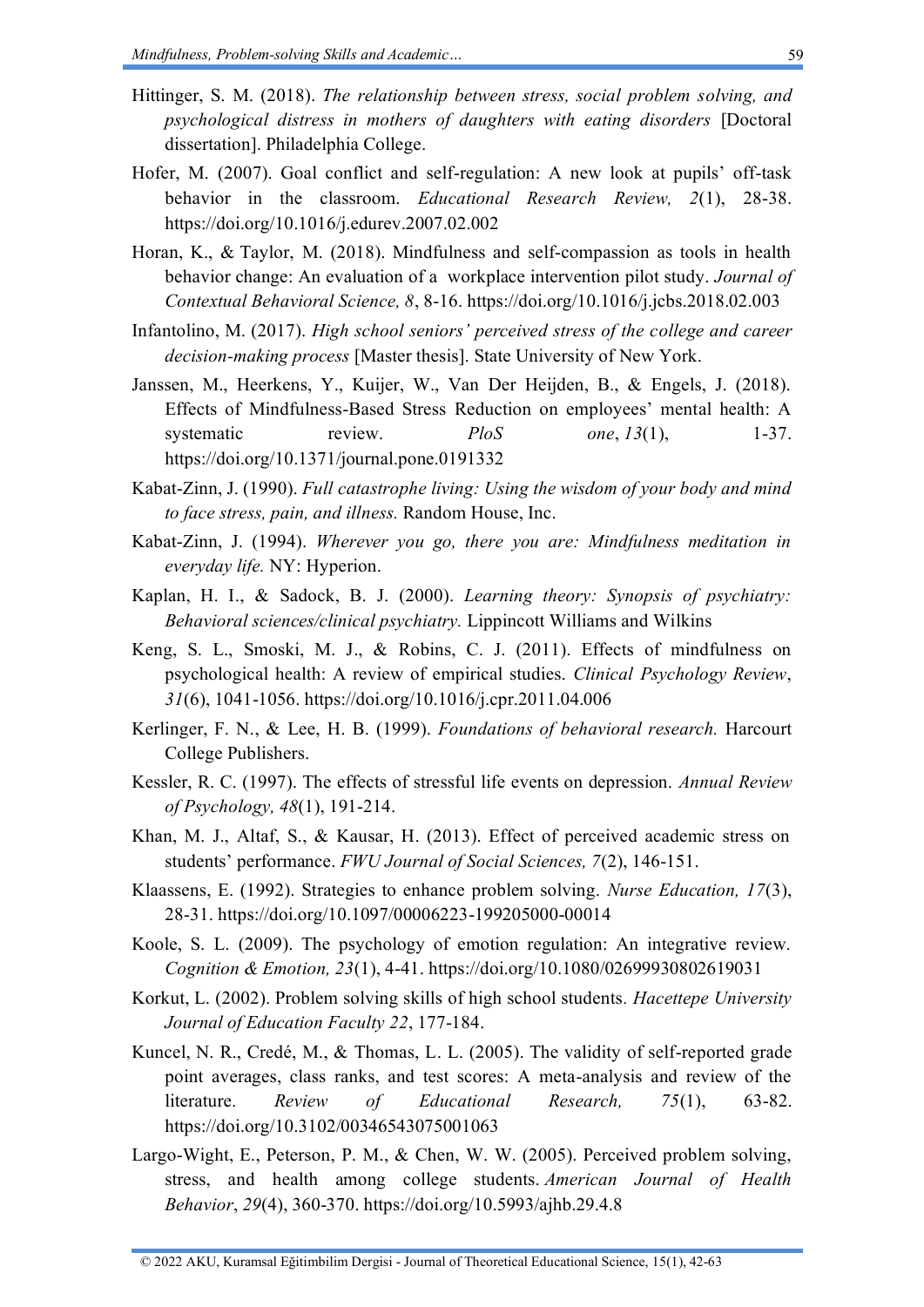- Lazarus, R. S., & Folkman, S. (1984). *Stress, appraisal, and coping*. Springer Publishing Company.
- Lee, J., Kim, E., & Wachholtz, A. (2016). The effect of perceived stress on life satisfaction: The mediating effect of self-efficacy. *Ch'ongsonyonhak Yongu, 23*(10), 29.
- Lee, J., Tran, T. T., & Lee, K. P. (2007, July). Cultural difference and its effects on user research methodologies. *In International Conference on Usability and Internationalization* (pp. 122-129). Springer, Berlin, Heidelberg. [https://doi.org/10.1007/978-3-540-73287-7\\_16](https://doi.org/10.1007/978-3-540-73287-7_16)
- Leonard, N. R., Gwadz, M. V., Ritchie, A., Linick, J. L., Cleland, C. M., Elliott, L., & Grethel, M. (2015). A multi-method exploratory study of stress, coping, and substance use among high school youth in private schools. *Frontiers in Psychology*, *6,* 1028. <https://doi.org/10.3389/fpsyg.2015.01028>
- Liu, Y. (2015). The longitudinal relationship between Chinese high school students' academic stress and academic motivation. *Learning and Individual Differences*, *38*, 123-126. <https://doi.org/10.1016/j.lindif.2015.02.002>
- Lutz, A., Slagter, H. A., Dunne, J. D., & Davidson, R. J. (2008). Attention regulation and monitoring in meditation. *Trends in Cognitive Sciences, 12*, 163-169. <https://doi.org/10.1016/j.tics.2008.01.005>
- Marinoni, G., Van't Land, H., & Jensen, T. (2020). *The impact of Covid-19 on higher education around the world*. IAU Global Survey Report.
- Mehfooz, Q. U. A., & Haider, I. S. (2017). Effect of stress on academic performance of undergraduate medical students. *Journal of Community Med Health Education, 7*(6), 566.
- Mertler, C. A. (2016). *Introduction to educational research.* Sage publications.
- Miller, J. J., Fletcher, K., & Kabat-Zinn, J. (1995). Three-year follow-up and clinical implications of a mindfulness meditation-based stress reduction intervention in the treatment of anxiety disorders. *General Hospital Psychiatry*, *17*(3), 192-200. [https://doi.org/10.1016/0163-8343\(95\)00025-m](https://doi.org/10.1016/0163-8343(95)00025-m)
- Moattari, M., Abedi, H. A., Amini, A., & Fathi, A. E. (2001). The effect of reflection on critical thinking skills of nursing students in Tabriz medical university. *Iranian Journal of Medical Education, 1*(4), 55-64.
- Moore, K. A., & Cooper, C. L. (1996). Stress in mental health professionals: A theoretical overview. *International Journal of Social Psychiatry, 42*(2), 82-89. <https://doi.org/10.1177/002076409604200202>
- Moylan, S., Maes, M., Wray, N. R., & Berk, M. (2013). The neuroprogressive nature of major depressive disorder: Pathways to disease evolution and resistance, and therapeutic implications. *Molecular Psychiatry, 185*, 595-606. <https://doi.org/10.1038/mp.2012.33>
- Niemi, P. M., & Vainiomäki, P. T. (1999). Medical students' academic distress, coping, and achievement strategies during the preclinical years. *Teaching and Learning in Medicine, 11*(3), 125-134. <https://doi.org/10.1207/s15328015tl110302>
- Olendzki, N., Elkins, G. R., Slonena, E., Hung, J., & Rhodes, J. R. (2020). Mindful hypnotherapy to reduce stress and increase mindfulness: A randomized controlled

60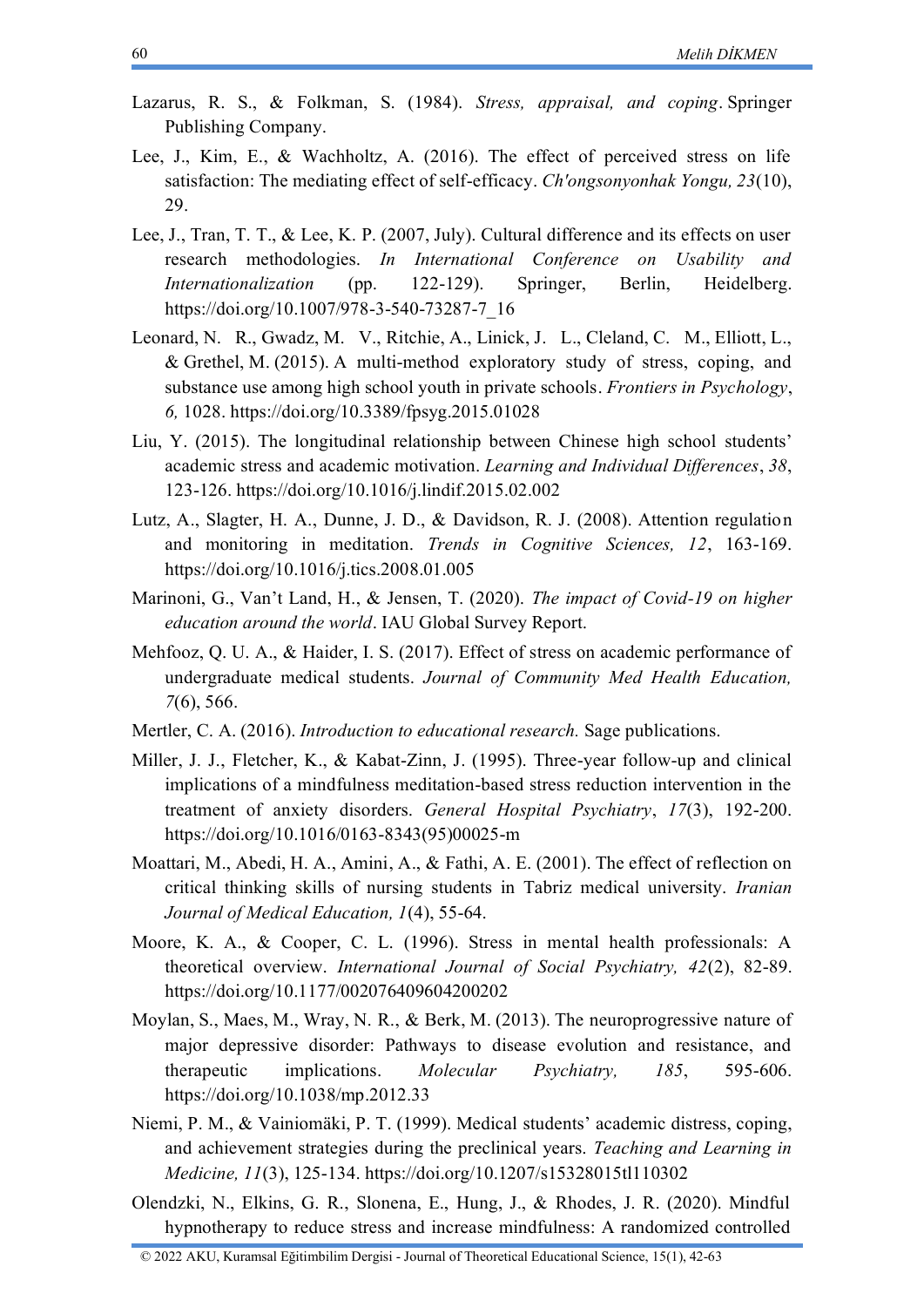pilot study. *International Journal of Clinical and Experimental Hypnosis*, *68*(2), 151-166. <https://doi.org/10.1080/00207144.2020.1722028>

- Olgun, N., Öntürk, Z., Karabacak, Ü., Aslan, F., & Serbest, Ş. (2010). Problem solving skills of the nursing students: Results of the 1-year observation problem solving skills of the students. *Acıbadem University Journal of Health Sciences, 1*(4),188- 194.
- Osborne, J. W., & Amy, O. (2004). The power of outliers (and why researchers should always check for them). *Practical Assessment, Research & Evaluation, 9*(1), 6.
- Özyazıcıoğlu, N., Aydınoğlu, N., & Aytekin, G. (2009). The investigation of the problem solving and empathetic skills of the students in a school of health. *Journal of Atatürk University School of Nursing. 12*(3), 46-53.
- Özyeşil, Z., Arslan, C., Kesici, Ş., & Deniz, M. E. (2011). Adaptation of the Mindful Attention Awareness Scale into Turkish. *Education and Science*, *36*(160), 224-235.
- Park, H. J., Kim, M. Y., & Jung, D. Y. (2008). The effect of stress, social support and self-efficacy on the mental health of female undergraduate students. *Journal of Korean Academy of Fundamentals of Nursing, 15*(4), 513-521.
- Pascoe, M. C., Hetrick, S. E., & Parker, A. G. (2020). The impact of stress on students in secondary school and higher education. *International Journal of Adolescence and Youth*, *25*(1), 104-112. <https://doi.org/10.1080/02673843.2019.1596823>
- Patel, C. (1989). *Stress management.* Vermilion Pres.
- Perveen, K. (2010). Effect of the problem-solving approach on academic achievement of students in mathematics at the secondary level. *Contemporary Issues in Education Research (CIER), 3*(3), 9-14. <https://doi.org/10.19030/cier.v3i3.181>
- Phillips, A. C. (2013). Perceived stress. In: Gellman M.D., Turner J.R. (Eds.) *Encyclopedia of behavioral medicine.* Springer. [https://doi.org/10.1007/978-1-](https://doi.org/10.1007/978-1-4419-1005-9_479) [4419-1005-9\\_479](https://doi.org/10.1007/978-1-4419-1005-9_479)
- Rafidah, K., Azizah, A., Norzaidi, M. D., Chong, S. C., Salwani, M. I., & Noraini, I. (2009). Stress and academic performance: Empirical evidence from university students. *Academy of Educational Leadership Journal*, *13*(1), 37-51.
- Ribeiro, I. J., Pereira, R., Freire, I. V., De Oliveira, B. G., Casotti, C. A., & Boery, E. N. (2018). Stress and quality of life among university students: A systematic literature review. *Health Professions Education*, *4*(2), 70-77. <https://doi.org/10.1016/j.hpe.2017.03.002>
- Sagui-Henson, S. J., Levens, S. M., & Blevins, C. L. (2018). Examining the psychological and emotional mechanisms of mindfulness that reduce stress to enhance healthy behaviours. *Stress and Health*, *34*(3), 379-390. <https://doi.org/10.1002/smi.2797>
- Schermelleh-Engel, K., Moosbrugger, H., & Müller, H. (2003). Evaluating the fit of structural equation models: Test of significance and descriptive goodness-of-fit measures. *Methods of Psychological Research Online, 8*(2), 23-74.
- Schiffrin, H. H., & Nelson, S. K. (2010). Stressed and happy? Investigating the relationship between happiness and perceived stress. *Journal of Happiness Studies, 11*(1), 33-39. <https://doi.org/10.1007/s10902-008-9104-7>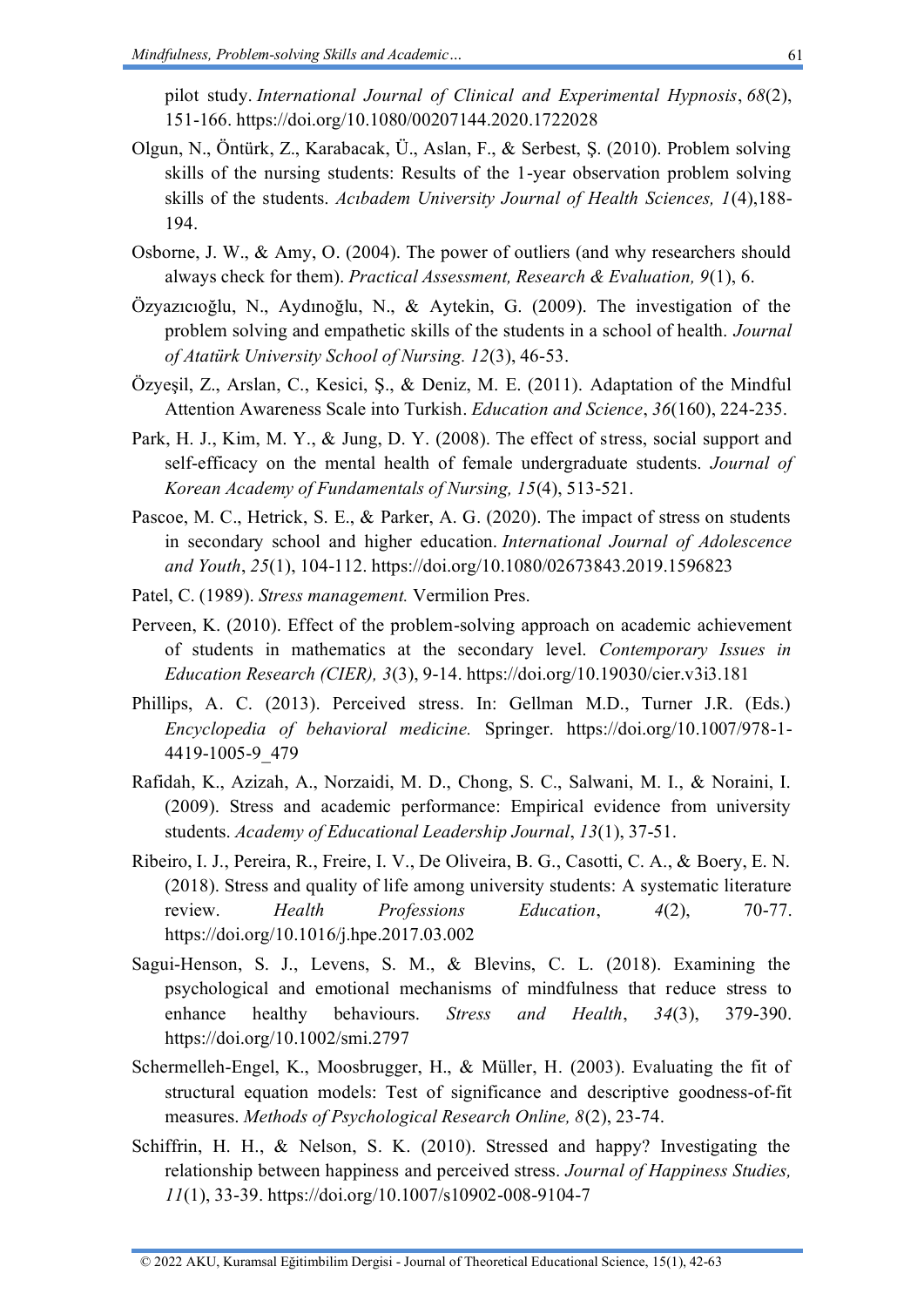- Shapiro, S. L., Astin, J. A., Bishop, S. R., & Cordova, M. (2005). Mindfulness-based stress reduction for health care professionals: Results from a randomized trial. *International Journal of Stress Management, 12*(2), 164-176. <https://doi.org/10.1037/1072-5245.12.2.164>
- Sharma, M., & Rush, S. E. (2014). Mindfulness-based stress reduction as a stress management intervention for healthy individuals: A systematic review. *Journal of Evidence-Based Complementary & Alternative Medicine*, *19*(4), 271-286. <https://doi.org/10.1177/2156587214543143>
- Sindhu, P. (2016). Impact of depression on academic achievement among engineering students. *The International Journal of Indian Psychology 4*, 49-50.
- Sohail, N. (2013). Stress and academic performance among medical students. *J Coll Physicians Surg Pak,* 23(1), 67-71.
- Tabachnick, B. G., & Fidell, L. S. (2007). *Experimental designs using ANOVA* (p. 724). Belmont, CA: Thomson/Brooks/Cole.
- Tan, C. S., Tan, S. A., Mohd Hashim, I. H., Lee, M. N., Ong, A. W. H., & Yaacob, S. N. B. (2019). Problem-solving ability and stress mediate the relationship between creativity and happiness. *Creativity Research Journal*, *31*(1), 15-25. <https://doi.org/10.1080/10400419.2019.1568155>
- Taylan, S. (1990). *Adaptation, reliability and validity study of Heppner's problem solving inventory* [Unpublished master's thesis]. Ankara University.
- Teodorczuk, K. (2013). *Mindfulness and academic achievement in South African university students* [Doctoral dissertation]. Johannesburg University.
- Trautwein, U., Ludtke, O., March, H. W., Koller, O., & Baumert, J. (2006). Tracking, grading, and student motivation: Using group composition and status to predict self-concept and interest in ninth-grade mathematics*. Journal of Educational Psychology, 98*(4), 788-806. <https://doi.org/10.1037/0022-0663.98.4.788>
- Tuncer, M. (2017). A critical question: Can we trust smartphone survey data?. *Journal of Education and Training Studies, 5*(6), 33-43. <https://doi.org/10.11114/jets.v5i6.2337>
- Vallejo, M. A., Vallejo-Slocker, L., Fernández-Abascal, E. G., & Mañanes, G. (2018). Determining factors for stress perception assessed with the Perceived Stress Scale (PSS-4) in Spanish and other European samples. *Frontiers in Psychology, 9*, 37.
- Veena, N., & Shastri, S. (2016). Stress and academic performance. *The International Journal of Indian Psychology*, *3*(4), 71-82.
- Von der Heyde, E. M. (2017). *The relationship between mindfulness and stress among college students* [Doctoral dissertation]. Rowan University.
- Walburg, V. (2014). Burnout among high school students: A literature review. *Children and Youth Services Review*, *42*, 28-33. <https://doi.org/10.1016/j.childyouth.2014.03.020>
- Wallace, D. D., Boynton, M. H., & Lytle, L. A. (2017). Multilevel analysis exploring the links between stress, depression, and sleep problems among two-year college students. *Journal of American College Health*, *653*, 187-196. <https://doi.org/10.1080/07448481.2016.1269111>